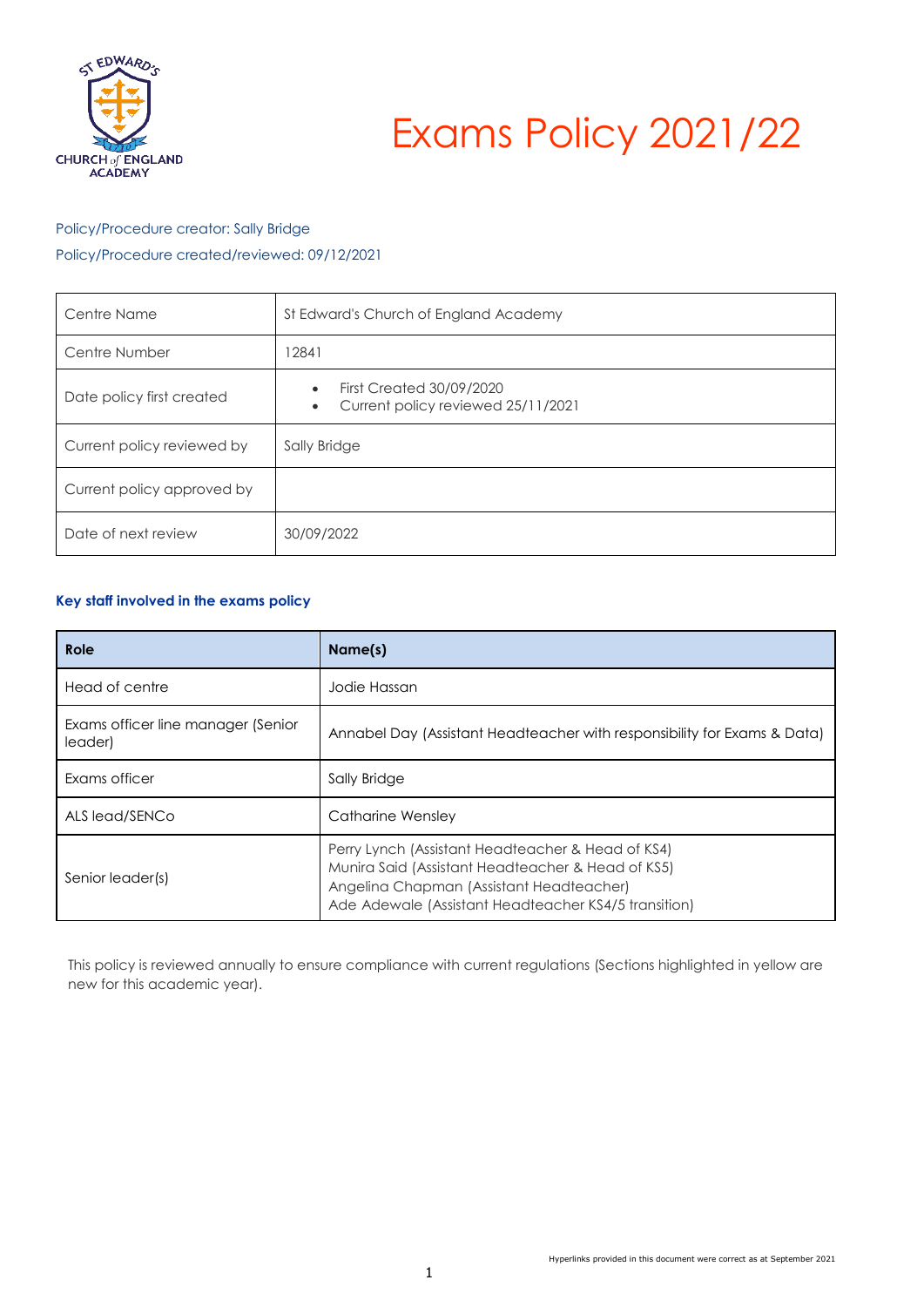# **Contents**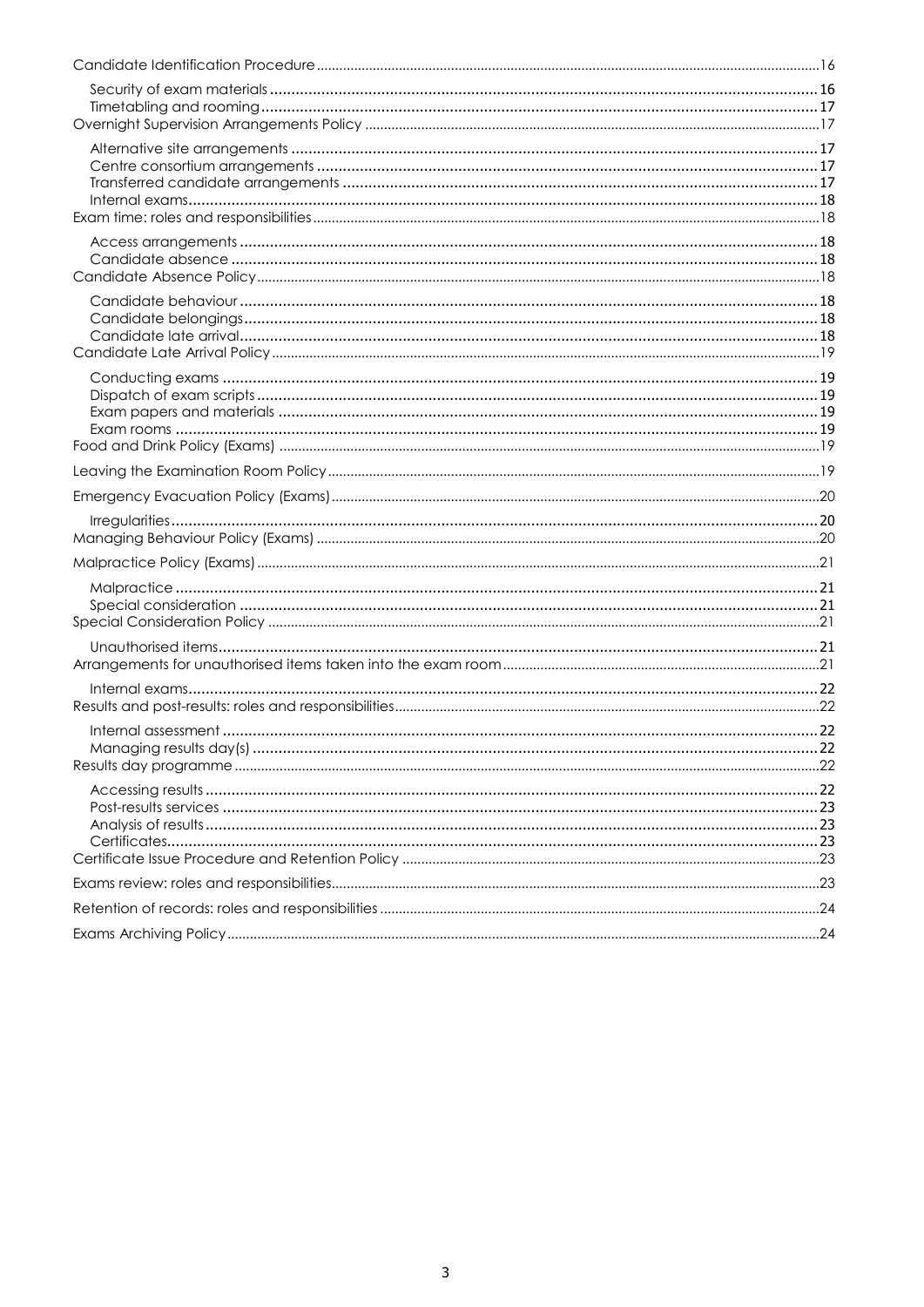## <span id="page-3-0"></span>**Purpose of the policy**

The centre is committed to ensuring that the exams management and administration process is run effectively and efficiently and in compliance with the published JCQ regulations and awarding body requirements.

This exam policy will ensure that:

- all aspects of the centre's exam process are documented, supporting the exams contingency plan, and other relevant exams-related policies, procedures and plans are signposted to
- the workforce is well informed and supported
- all centre staff involved in the exams process clearly understand their roles and responsibilities
- all exams and assessments are conducted according to JCQ and awarding body regulations, guidance and instructions, thus maintaining the integrity and security of the exam/assessment system at all times
- exam candidates understand the exams process and what is expected of them

This policy is reviewed annually to ensure ways of working in the centre are accurately reflected and that exams and assessments are conducted to current JCQ (and awarding body) regulations, instructions and guidance.

This policy will be communicated to all relevant centre staff.

#### <span id="page-3-1"></span>**Roles and responsibilities overview**

**The head of centre** is the individual who is accountable to the awarding bodies for ensuring that the centre is always compliant with the published JCQ regulations and awarding body requirements to ensure the security and integrity of the examinations/assessments.

**The examinations officer** is the person appointed by the head of centre to act on behalf of, and be the main point of contact for, the centre in matters relating to the general administration of awarding body examinations and assessments.

**The head of centre may not appoint themselves as the examinations officer.** A head of centre and an examinations officer are two distinct and separate roles. [\(GR,](http://www.jcq.org.uk/exams-office/general-regulations) section 2)

#### **Head of centre responsibilities**

The **head of centre** is the individual who is accountable to the awarding bodies for ensuring that the centre is always compliant with the published JCQ regulations and awarding body requirements to ensure the security and integrity of the examinations/assessments. **It is the responsibility of the head of centre to ensure that all staff comply with the instructions in this booklet**. Failure to do so may constitute malpractice as defined in the JCQ publication *Suspected Malpractice: Policies and Procedures, 1 September 2021 to 31 August 2022:*  <https://www.jcq.org.uk/exams-office/malpractice> [\(ICE](http://www.jcq.org.uk/exams-office/ice---instructions-for-conducting-examinations) Introduction)

#### **Head of centre**

- Understands the contents, refers to and directs relevant centre staff to annually updated JCQ publications including:
	- o [General Regulations for Approved Centres](http://www.jcq.org.uk/exams-office/general-regulations) (GR)
	- o [Instructions for Conducting Examinations](http://www.jcq.org.uk/exams-office/ice---instructions-for-conducting-examinations) (ICE)
	- o [Access Arrangements and Reasonable Adjustments](http://www.jcq.org.uk/exams-office/access-arrangements-and-special-consideration/regulations-and-guidance) (AA)
	- o Suspected Malpractice [Policies and Procedures](http://www.jcq.org.uk/exams-office/malpractice) (SM)
	- o [Instructions for conducting non-examination assessments](http://www.jcq.org.uk/exams-office/non-examination-assessments) (NEA) (and the instructions for conducting coursework)
	- o [A guide to the special consideration process](http://www.jcq.org.uk/exams-office/access-arrangements-and-special-consideration/regulations-and-guidance) (SC)
- Ensures the centre has appropriate accommodation to support the size of the cohorts being taught including appropriate accommodation for candidates requiring access arrangements for exams and assessments

#### <span id="page-3-2"></span>**National Centre Number Register**

- Takes responsibility for confirming, on an annual basis, that they are both aware of and adhering to the latest version of the JCQ's regulations. This confirmation is managed as part of the National Centre Number Register (NCNR) annual update
- Understands that this responsibility cannot be delegated to a member of the senior leadership team or the examinations officer, and acknowledges that failure to respond to the NCNR annual update, and/or the head of centre's declaration, will result in:
	- o the centre status being suspended
	- o the centre not being able to submit examination entries
	- o the centre not receiving or being able to access question papers
	- **and ultimately, awarding bodies could withdraw their approval of the centre**

#### <span id="page-3-3"></span>**Recruitment, selection and training of staff**

Retains a workforce of an appropriate size and competence, including sufficient managerial and other resource, to undertake the delivery of the qualification as required by an awarding body. This includes taking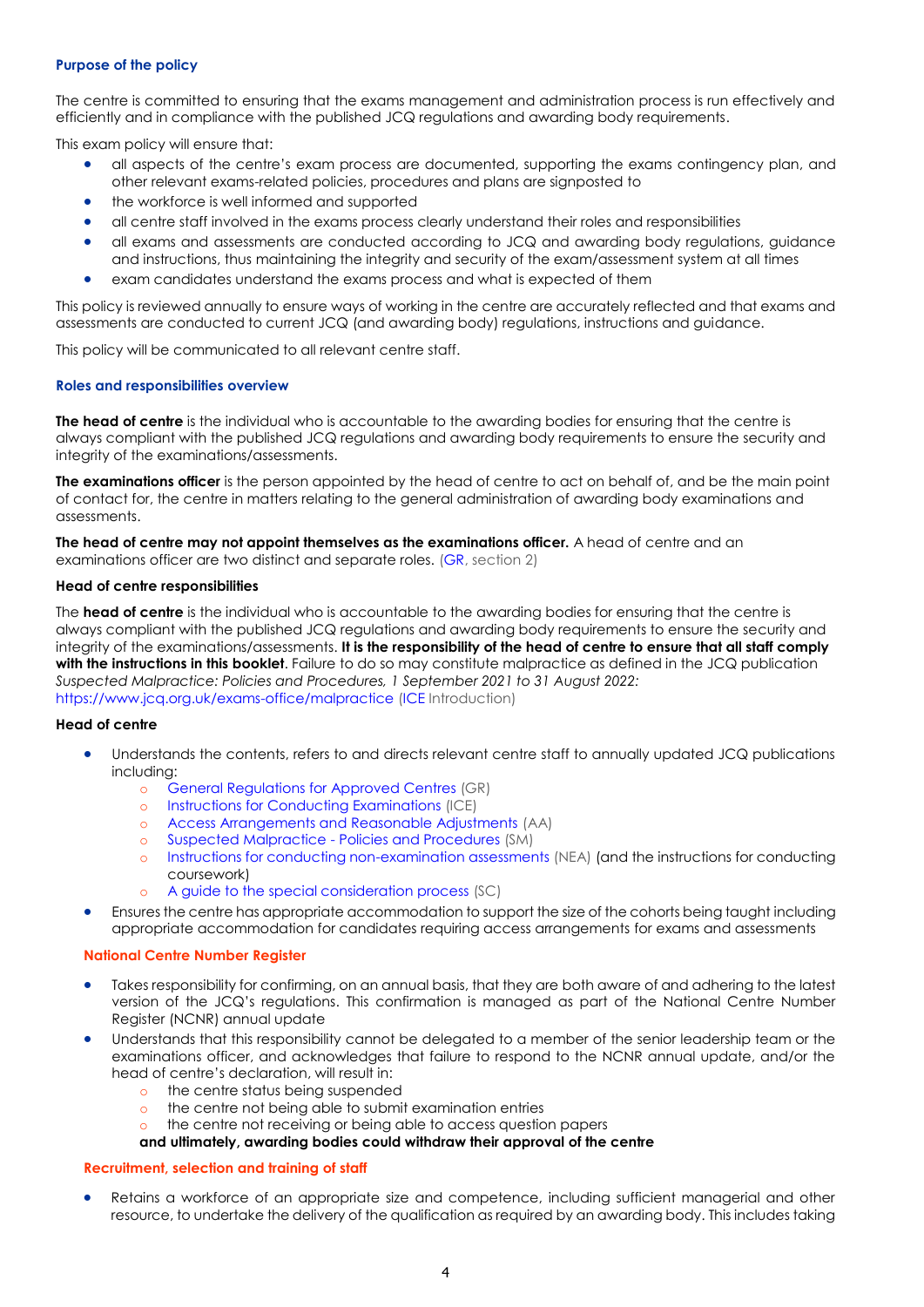reasonable steps to ensure occupational competence where this is required for the assessment of specific qualifications

- Provides fully qualified teachers to mark non-examination assessments, and/or fully qualified assessors for the verification of centre-assessed components
- Enables the relevant senior leader(s), the examinations officer (EO) and the ALS lead/SENCo to receive appropriate training and support in order to facilitate the effective delivery of examinations and assessments within the centre, and ensure compliance with the published JCQ regulations
- Appoints an ALS lead/SENCo who will determine appropriate arrangements for candidates with learning difficulties and disabilities

#### <span id="page-4-0"></span>**Internal governance arrangements**

<span id="page-4-1"></span>• Has in place a written escalation process should the head of centre, or a member of the senior leadership team with oversight of examination administration, be absent

#### **Escalation Process**

St Edward's has in place a member of the senior leadership team who will provide support and guidance to the examinations officer and ensure that the integrity and security of examinations and assessments is maintained throughout an examination series.

The escalation process sets out procedures to be followed in the event of different scenarios that disrupt the exam process. For some scenarios, the escalation process includes the staff members responsible for carrying out the contingency procedures.

**Ms Annabel Day** - Assistant Headteacher has senior leadership responsibility for overseeing all examination processes.

In the event of Ms Day's absence, the following escalation process will be implemented by the Exams department:

- **Mr Perry Lynch** (Assistant Headteacher & Head of KS4) and/or **Mr Ade Adewale** (Assistant Headteacher KS4/5 transition) to be consulted on any issues concerning Year 10 or Year 11;
- **Ms Munira Said** (Assistant Headteacher & Head of KS5), **Ms Jackie Ager** (Sixth Form Administrator) and/or **Mr Ade Adewale** (Assistant Headteacher KS4/5 transition) to be consulted on any issues concerning Year 12 or Year 13;
- **Mr Richard Hughes** (IT Support) / **Ms Laura Harrison** (Data Manager) to be consulted if issues arise with any data or systems i.e. Exams Organiser (SIMs). Issues will be escalated to Capita if necessary;
- Should Mr Perry Lynch, Mr Ade Adewale and/or Ms Munira Said be absent, support will be given to the Exams Officer by **Ms Catharine Wensley** (Deputy Headteacher/SENCo) & **Ms Angelina Chapman** (Assistant Headteacher)
- **Ms Jodie Hassan** (Head of Centre) or **Ms Catharine Wensley** (Deputy Headteacher) to be consulted in matters relating to malpractice, candidates, invigilation and any other exam related issues which arise. Refer t[o GR](http://www.jcq.org.uk/exams-office/general-regulations) (section 5.3d)

All members of the senior leadership team will understand the contents of:

- The General Regulations for Approved Centres (GR)
- Instructions for Conducting Examinations (CE)
- Has in place a member of the senior leadership team who will provide support and guidance to the examinations officer and ensure that the integrity and security of examinations and assessments is maintained throughout an examination series
- Ensures centre staff undertake key tasks within the exams process and meet internal deadlines set by the EO
- Makes sure that a teacher, a tutor or a senior member of centre staff who teaches the subject being examined, is not an invigilator during the examination

#### <span id="page-4-2"></span>**Delivery of qualifications**

- Delivers qualifications, as required by the awarding body, in accordance with relevant equality legislation. This includes but is not limited to ensuring that qualifications are made available to all candidates capable of undertaking them and seeking reasonable adjustments for disabled candidates
- Enables candidates to receive sufficient and up to date laboratory experience, or relevant training where required by the subject concerned
- Where/if using a third party to deliver any part of a qualification at the centre: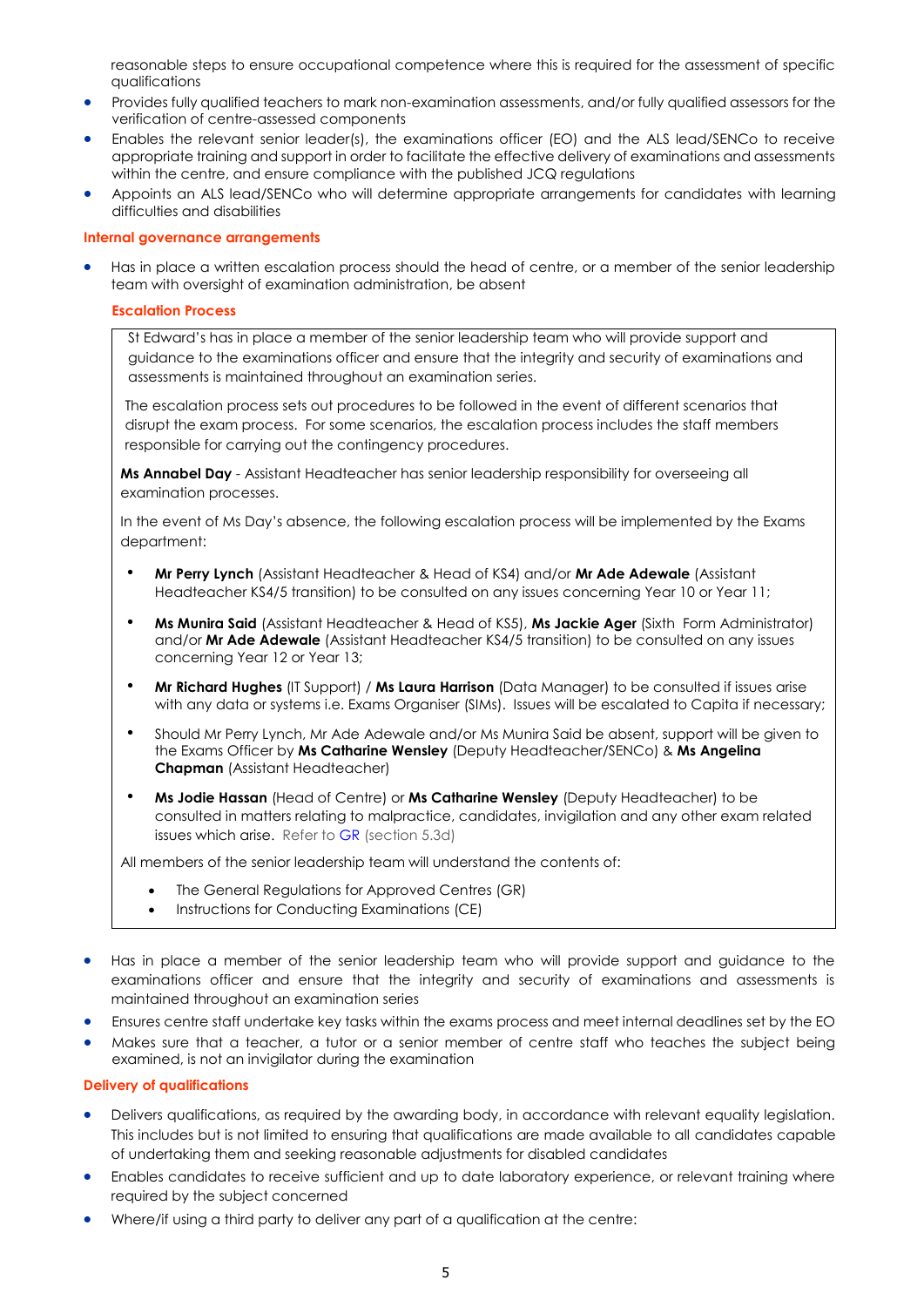- o maintains oversight of, and responsibility for, the delivery of the qualification in accordance with JCQ regulations and awarding body requirements
- o has in place a written agreement with the third party ensuring that a copy of the written agreement is available for inspection if requested by the awarding body

# <span id="page-5-0"></span>**Public liability**

• Complies with local health and safety rules which are in place and that the centre is adequately covered for public liability claims

## <span id="page-5-1"></span>**Security of assessment materials**

- Takes all reasonable steps to maintain the integrity of the examinations/assessments, including the security of all assessment materials, by ensuring:
	- o the location of the centre's secure storage facility in a secure room solely assigned to examinations for the purpose of administering secure examination materials
	- o the secure room only contains exam-related material
	- o there are between two and six keyholders only, each of whom must fully understand their responsibilities as a key holder to the secure storage facility
	- o access to the secure room and secure storage facility is restricted to the authorised two to six keyholders and staff named and approved by the head of centre are accompanied by a keyholder at all times
	- o appropriate arrangements are in place to ensure that confidential materials are only handed over to authorised members of centre staff
	- o the relevant awarding body is immediately informed if the security of question papers or confidential supporting instructions is put at risk
	- o that when it is permitted to remove question papers from secure storage, and to avoid potential breaches of security, arrangements are in place to carefully check and record that the correct question paper packets are opened
- Makes arrangements to receive, check and store question papers and examination material safely and securely at all times and for as long as required in accordance with the current JCQ publication Instructions for conducting examinations
- Makes arrangements to receive and issue material received from the awarding bodies to staff and candidates, and notify them of any advice and instructions relevant to the examinations and assessments
- Allows candidates access to relevant pre-release materials on, or as soon as possible after, the date specified by the awarding bodies
- Through taking an ethical approach and working proactively to avoid malpractice among students and staff takes all reasonable steps to prevent the occurrence of any malpractice/maladministration before, during the course of and after examinations have taken place
- Ensures any person involved in administering, teaching or completing examinations/assessments is advised that where malpractice is suspected, or alleged, personal data about them will be provided to the awarding body (or bodies) whose examinations/assessments are involved. Personal data about them may also be shared with other awarding bodies, the qualifications regulator or professional bodies in accordance with the JCQ publication Suspected malpractice – Policies and procedures
- Ensures irregularities are investigated and informs the awarding bodies of any cases of alleged, suspected or actual incidents of malpractice or maladministration, involving a candidate or a member of staff, are reported to the awarding body immediately
- Ensures risks to the exam process are assessed and appropriate risk management processes/contingency plans are in place (that allow the senior leadership team to act immediately in the event of an emergency or staff absence)

## <span id="page-5-2"></span>**Exam Contingency Plan**

• St Edward's Exam Contingency plan can be found in the staff shared area (for staff)

Refer to [GR](http://www.jcq.org.uk/exams-office/general-regulations) (section 5.3x)

## <span id="page-5-3"></span>**Lockdown Policy (Exams)**

- St Edward's Lockdown Policy (Exams Specific) can be found in the staff shared area (for staff)
- Ensures required internal appeals procedures are in place and drawn to the attention of candidates and (where relevant) their parents/carers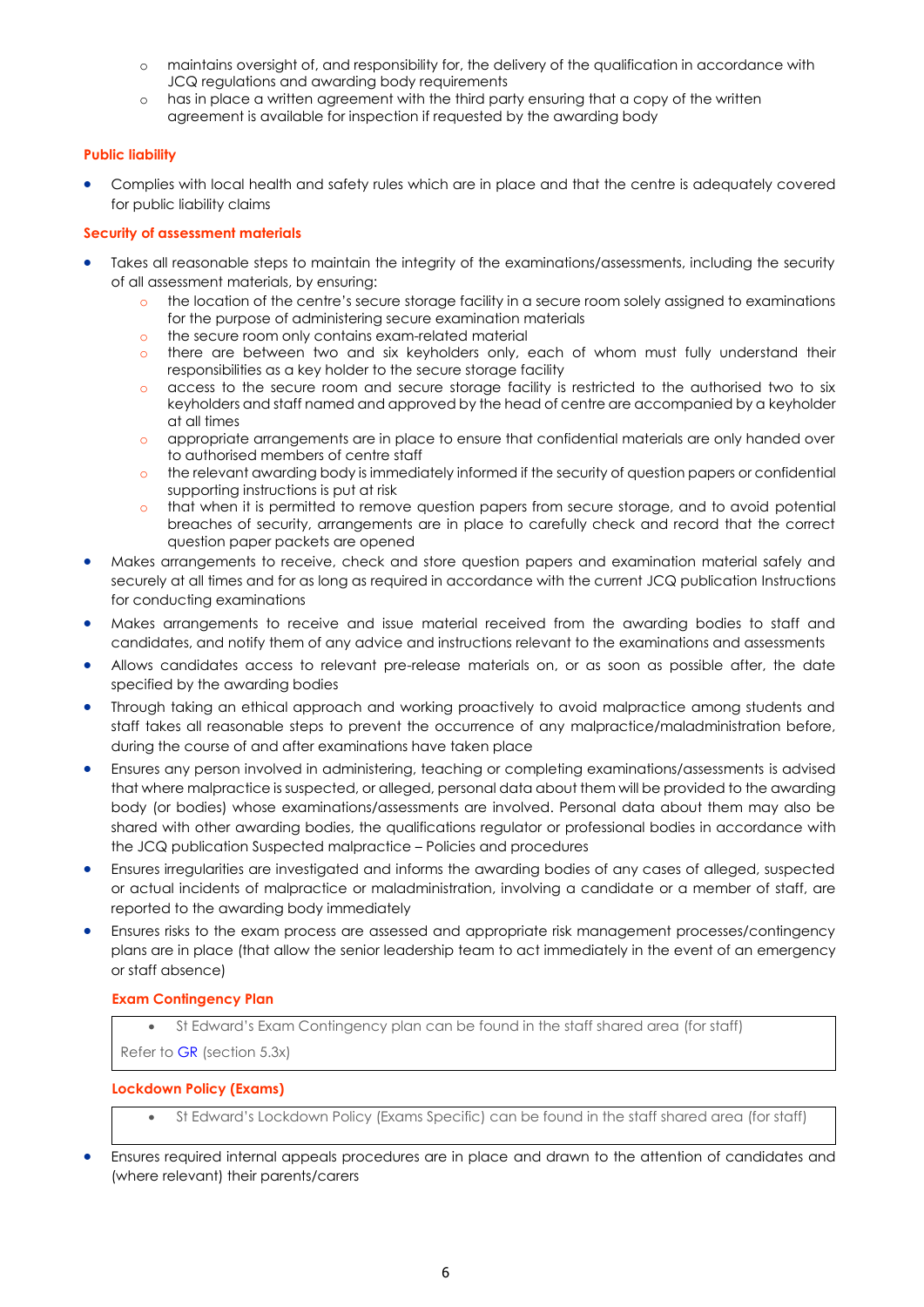- <span id="page-6-0"></span>• St Edward's Internal Appeals Procedures can be found in the staff shared area (for staff)
- St Edward's Internal Appeals procedures can also be found on the school website.
- **Internal Appeals Procedure (Internal assessment decisions)** Refer to [GR](http://www.jcq.org.uk/exams-office/general-regulations) (section 5.7f)
- **Internal Appeals Procedure (Reviews of Results/Appeals)** Refer t[o GR](http://www.jcq.org.uk/exams-office/general-regulations) (section 5.13h)
- Ensures the centre's equalities policy demonstrating the centre's compliance with relevant legislation is in place and details the processes followed in respect of identifying the need for, requesting and implementing access arrangements

## <span id="page-6-1"></span>**Equalities Policy**

- St Edward's [Equality Information & Objectives Policy](https://www.steds.org.uk/documents/equality-information-and-objectives-policy/) can be found in the staff shared area (for staff)
- St Edward's [Equality Information & Objectives Policy](https://www.steds.org.uk/documents/equality-information-and-objectives-policy/) can also be found on the school website

Refer to [GR](http://www.jcq.org.uk/exams-office/general-regulations) (sections 5.3x, 5.4)

• Ensures a complaints and appeals procedure covering general complaints regarding the centre's delivery or administration of a qualification is in place and drawn to the attention of candidates and their parents/carers

## <span id="page-6-2"></span>**Complaints and Appeals Procedure (Exams)**

- St Edward's Complaints & Appeals Procedure (Exams) can be found in the staff shared area (for staff)
- St Edward's Complaints & Appeals Procedure (Exams) can also be found on the school website

Refer to [GR](http://www.jcq.org.uk/exams-office/general-regulations) (section 5.8e)

<span id="page-6-3"></span>• Ensures the centre has a child protection/safeguarding policy in place, including Disclosure and Barring Service (DBS) clearance, which satisfies current legislative requirements

# **Child Protection/Safeguarding Policy (Exams)**

- UNITY Schools Partnership Safeguarding Policy can be found on the school website
- St Edward's Child Protection Procedures can be found on the school website

Refer to [GR](http://www.jcq.org.uk/exams-office/general-regulations) (section 5.3x)

<span id="page-6-4"></span>• Ensures the centre has a data protection policy in place that complies with General Data Protection Regulation and Data Protection Act 2018 regulations

# **Data Protection Policy (Exams)**

• Unity Schools Partnership [Combined Data Protection and FOI policy](https://www.unitysp.co.uk/documents/combined-data-protection-freedom-of-information-policy/) can be found on the school website

Refer to [GR](http://www.jcq.org.uk/exams-office/general-regulations) (sections 5.3x, 5.8d)

## **Legislation on sharing information**

Under the principles of the General Data Protection Regulations 2018 and the Data Protection Act 2018, children and young adults can assume control over their personal information and restrict access to it from the age of 13.This suggests that candidate consent should be sought to share results or other exams-related information with a third party.

Other legislation and guidance may need to be considered regarding sharing information with parents, as example information from the DfE for schools regarding parental responsibility and school reports on pupil performance:

- Understanding and dealing with issues relating to parental responsibility [www.gov.uk/government/publications/dealing-with-issues-relating-to-parental](https://www.gov.uk/government/publications/dealing-with-issues-relating-to-parental-responsibility/understanding-and-dealing-with-issues-relating-to-parental-responsibility)[responsibility/understanding-and-dealing-with-issues-relating-to-parental-responsibility](https://www.gov.uk/government/publications/dealing-with-issues-relating-to-parental-responsibility/understanding-and-dealing-with-issues-relating-to-parental-responsibility)
- School reports on pupil performance: guidance for headteachers [www.gov.uk/guidance/school-reports-on-pupil-performance-guide-for-headteachers](https://www.gov.uk/guidance/school-reports-on-pupil-performance-guide-for-headteachers)

## **Publication of exam results**

<span id="page-6-5"></span>Refer to ICO (Information Commissioner's Office) [Schools, universities and colleges](https://ico.org.uk/your-data-matters/schools/) information and [Exam results](https://ico.org.uk/your-data-matters/schools/exam-results/)

• Ensures the centre has documented processes in place relating to access arrangements and reasonable adjustments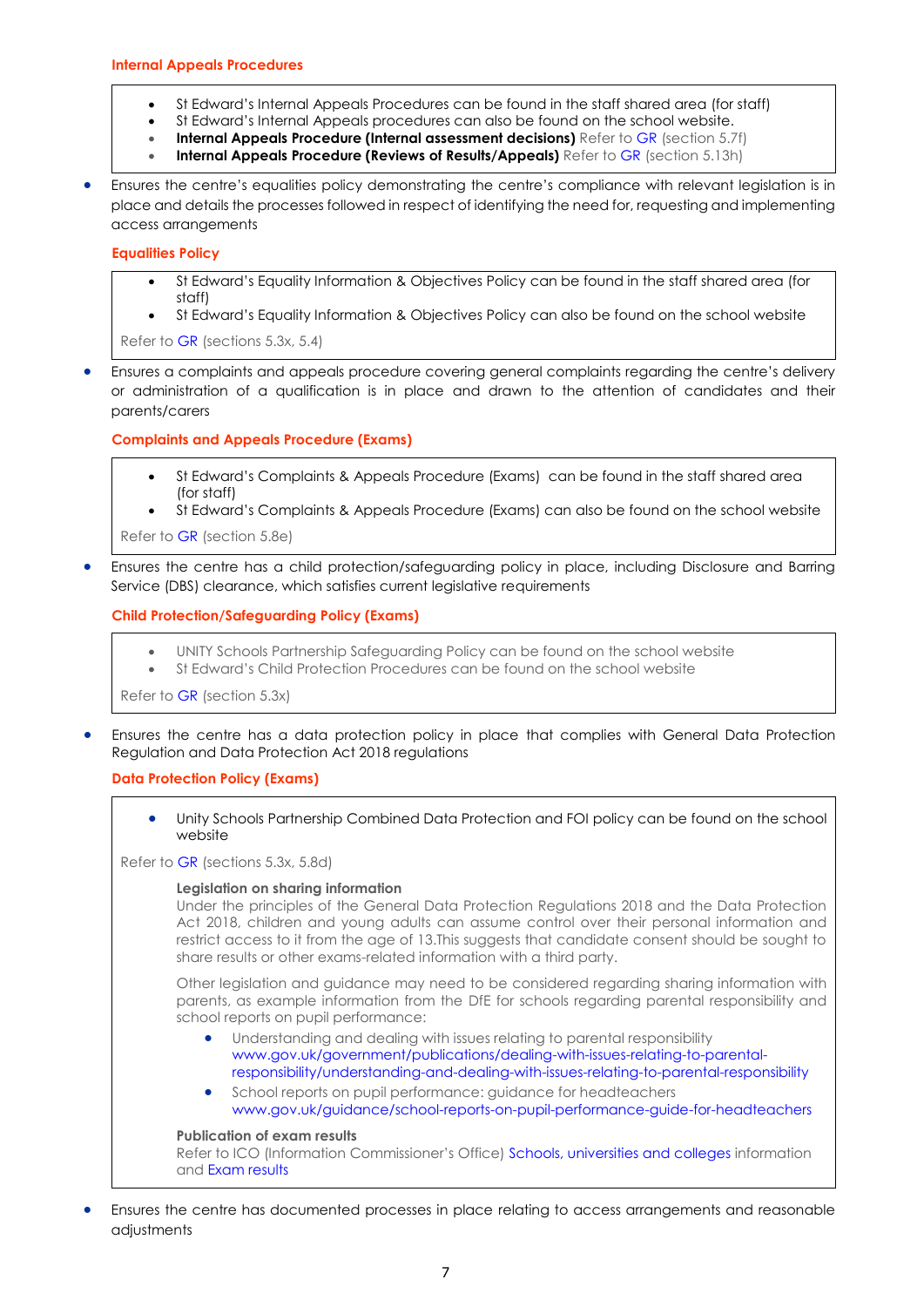- St Edward's Access Arrangements Policy can be found in the shared area (for staff)
- St Edward's Access Arrangements Policy can also be found on the school website
- UNITY Exam Access Arrangements Policy can be found on the school website

Refer to [GR](http://www.jcq.org.uk/exams-office/general-regulations) (section 5.4f)

## <span id="page-7-0"></span>**Conflicts of interest**

- Ensures the relevant awarding bodies are informed before the published deadline for entries for each examination series of any potential conflict of interest where
	- o a member of centre staff is taking a qualification at the centre which includes internally assessed components/units (taking at the centre as a last resort where unable to find an alternative centre)
	- o a candidate is being taught and prepared for a qualification which includes internally assessed components/units by a member of centre staff with close relationship to the candidate
- Maintains clear records that confirm the measures taken/protocols in place to mitigate any potential risk to the integrity of the qualifications affected by the above, and where
	- o a member of exams office staff has a close relationship to a candidate being entered for exams and assessments at the centre or at another centre
	- o a member of centre staff is taking a qualification at the centre which does not include internally assessed components/units (taking at the centre as a last resort where unable to find an alternative centre)
	- o a member of centre staff is taking a qualification at another centre

## <span id="page-7-1"></span>**Conflicts of Interest Policy (Exams)**

• St Edward's Conflict of Interest Policy (Exams) can be found in the shared area (for staff)

Refer to [GR](http://www.jcq.org.uk/exams-office/general-regulations) (section 5.3i)

- Ensures other relevant centre staff where they may be involved in the receipt and dispatch of confidential exam materials are briefed on the requirements for maintaining the integrity and confidentiality of the exam materials
- Ensures members of centre staff do not forward emails and letters from awarding body or JCQ personnel without prior consent to third parties or upload such correspondence onto social media sites and applications
- Ensures members of centre staff do **not** advise parents/candidates to contact awarding bodies/JCQ directly nor provide them with addresses/email addresses of awarding body examining/assessment personnel or JCQ personnel

## <span id="page-7-2"></span>**Centre inspections**

- Co-operates with the JCQ Centre Inspection Service, an awarding body or a regulatory authority when subject to an inspection, an investigation or an unannounced visit, and takes all reasonable steps to comply with all requests for information or documentation made by an awarding body or regulatory authority as soon as is practical
- Allows all venues used for examinations and assessments, paperwork and secure storage facilities to be open to inspection
- Understands the JCQ Centre Inspector will identify him/herself with a photo ID card and **must** be accompanied throughout his/her tour of the premises, including inspection of the centre's secure storage facility

- Understands the contents of annually updated JCQ publications including:
	- o [General Regulations for Approved Centres](http://www.jcq.org.uk/exams-office/general-regulations)
	- o [Instructions for Conducting Examinations](http://www.jcq.org.uk/exams-office/ice---instructions-for-conducting-examinations)
	- o [Suspected Malpractice -](http://www.jcq.org.uk/exams-office/malpractice) Policies and Procedures
	- o [Post-results services](http://www.jcq.org.uk/exams-office/post-results-services) (PRS)
	- o [A guide to the special consideration process](https://www.jcq.org.uk/exams-office/access-arrangements-and-special-consideration/regulations-and-guidance/)
- Completes/submits the National Centre Number Register annual update (administered on behalf of the JCQ member awarding bodies by OCR [https://ocr.org.uk/administration/ncn-annual-update/\)](https://ocr.org.uk/administration/ncn-annual-update/) by the end of October each year
- Is familiar with the contents of annually updated information from awarding bodies on administrative procedures, key tasks, key dates and deadlines
- Ensures key tasks are undertaken and key dates and deadlines met
- Recruits, trains and deploys a team of internal/external invigilators; appoints lead invigilators, as required and keeps a record of the content of training provided to invigilators for the required period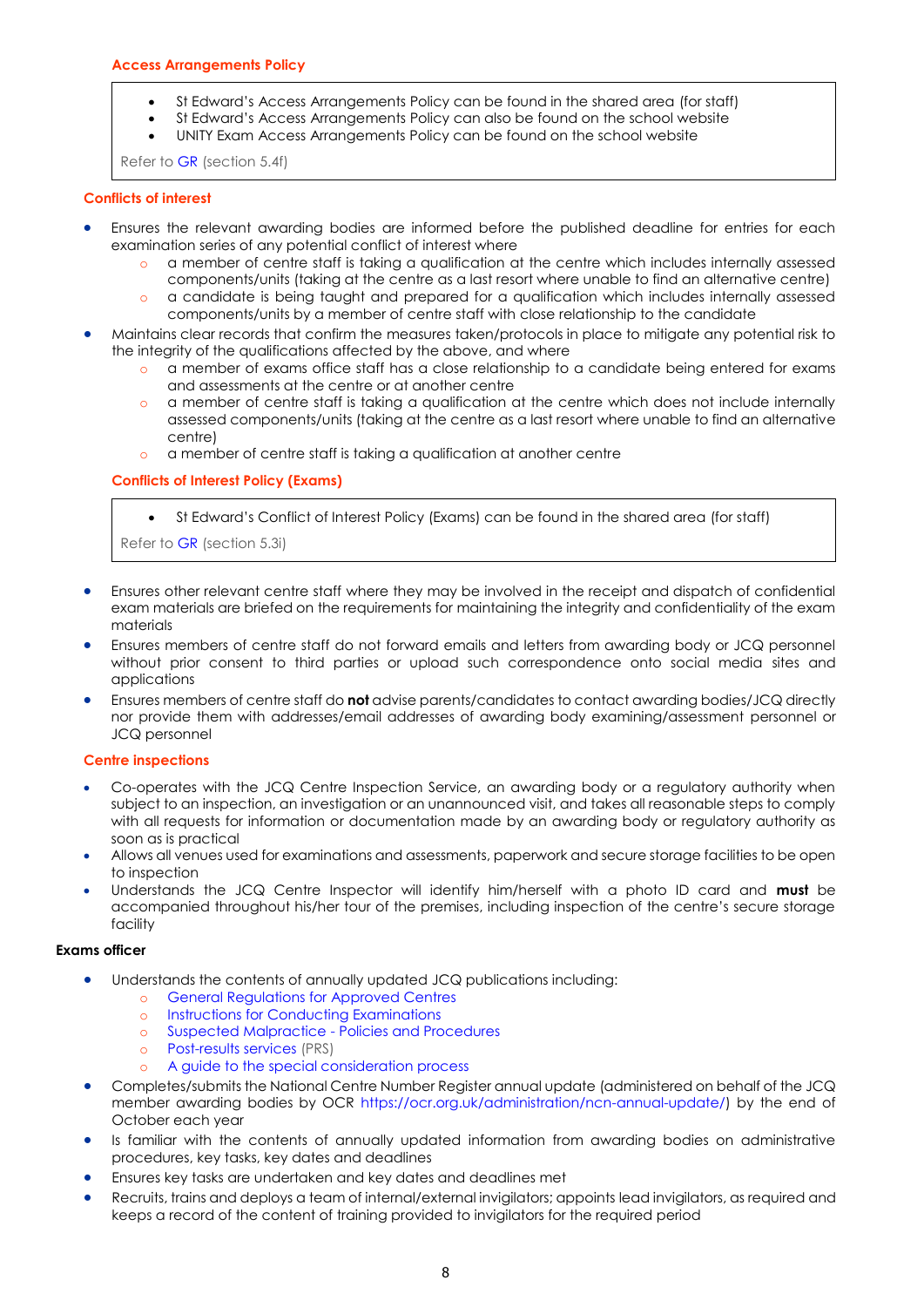- Works with the ALS lead/SENCo to ensure invigilators supervising access arrangement candidates and those acting as a facilitator supporting access arrangement candidates fully understand the respective role and what is and what is not permissible in the exam room
- Supports the head of centre in ensuring that awarding bodies are informed (where required) of any conflict of interest declared by members of centre staff and in maintaining records that confirm the measures taken/protocols in place to mitigate any potential risk to the integrity of the qualifications affected before the published deadline for entries for each examination series
- Briefs other relevant centre staff where they may be involved in the receipt and dispatch of confidential exam materials on the requirements for maintaining the integrity and confidentiality of the exam materials

## **Senior leaders**

- Are familiar with the contents, refer to and direct relevant centre staff to annually updated JCQ publications including:
	- o [General Regulations for Approved Centres](http://www.jcq.org.uk/exams-office/general-regulations)
	- o [Instructions for Conducting Examinations](http://www.jcq.org.uk/exams-office/ice---instructions-for-conducting-examinations)
	- o [Access Arrangements and Reasonable Adjustments](http://www.jcq.org.uk/exams-office/access-arrangements-and-special-consideration/regulations-and-guidance)
	- o [Suspected Malpractice -](http://www.jcq.org.uk/exams-office/malpractice) Policies and Procedures
	- o Instructions for [conducting non-examination assessments](http://www.jcq.org.uk/exams-office/non-examination-assessments) (and the instructions for conducting coursework)
	- o [A guide to the special consideration process](http://www.jcq.org.uk/exams-office/access-arrangements-and-special-consideration/regulations-and-guidance)

## **Additional Learning Support (ALS) lead/Special educational needs co-ordinator (SENCo)**

- Understands the contents, refers to and directs relevant centre staff to annually updated JCQ publications including:
	- o [Access Arrangements and Reasonable Adjustments](http://www.jcq.org.uk/exams-office/access-arrangements-and-special-consideration/regulations-and-guidance)
- Leads on the access arrangements and reasonable adjustments process (referred to in this policy as 'access arrangements')
- If not the qualified access arrangements assessor, works with the person appointed, on all matters relating to assessing candidates and ensures the correct procedures are followed
- Presents when requested by a JCQ Centre Inspector, evidence of the assessor's qualification

#### **Senior leaders**

- Ensure teaching staff undertake key tasks, as detailed in this policy, within the exams process (exam cycle) and meet internal deadlines set by the EO and ALS lead/SENCo
- Ensure teaching staff keep themselves updated with awarding body subject and teacher-specific information to confirm effective delivery of qualifications
- Ensure teaching staff attend relevant awarding body training and update events

# **Teaching staff**

- Undertake key tasks, as detailed in this policy, within the exams process and meet internal deadlines set by the EO and ALS lead/SENCo
- Keep updated with awarding body subject and teacher-specific information to confirm effective delivery of qualifications
- Attend relevant awarding body training and update events

## **Invigilators**

- Attend/undertake training, update, briefing and review sessions as required
- Provide information as requested on their availability to invigilate
- Sign a confidentiality and security agreement and confirm whether they have any current maladministration/malpractice sanctions applied to them

## **Reception staff**

• Support the EO in the receipt and dispatch of confidential exam materials and follow the requirements for maintaining the integrity and confidentiality of the exam materials

## **Site staff**

• Support the EO in relevant matters relating to exam rooms and resources

## **Candidates**

<span id="page-8-0"></span>Where applicable in this policy, the term 'candidates' refers to candidates and/or their parents/carers.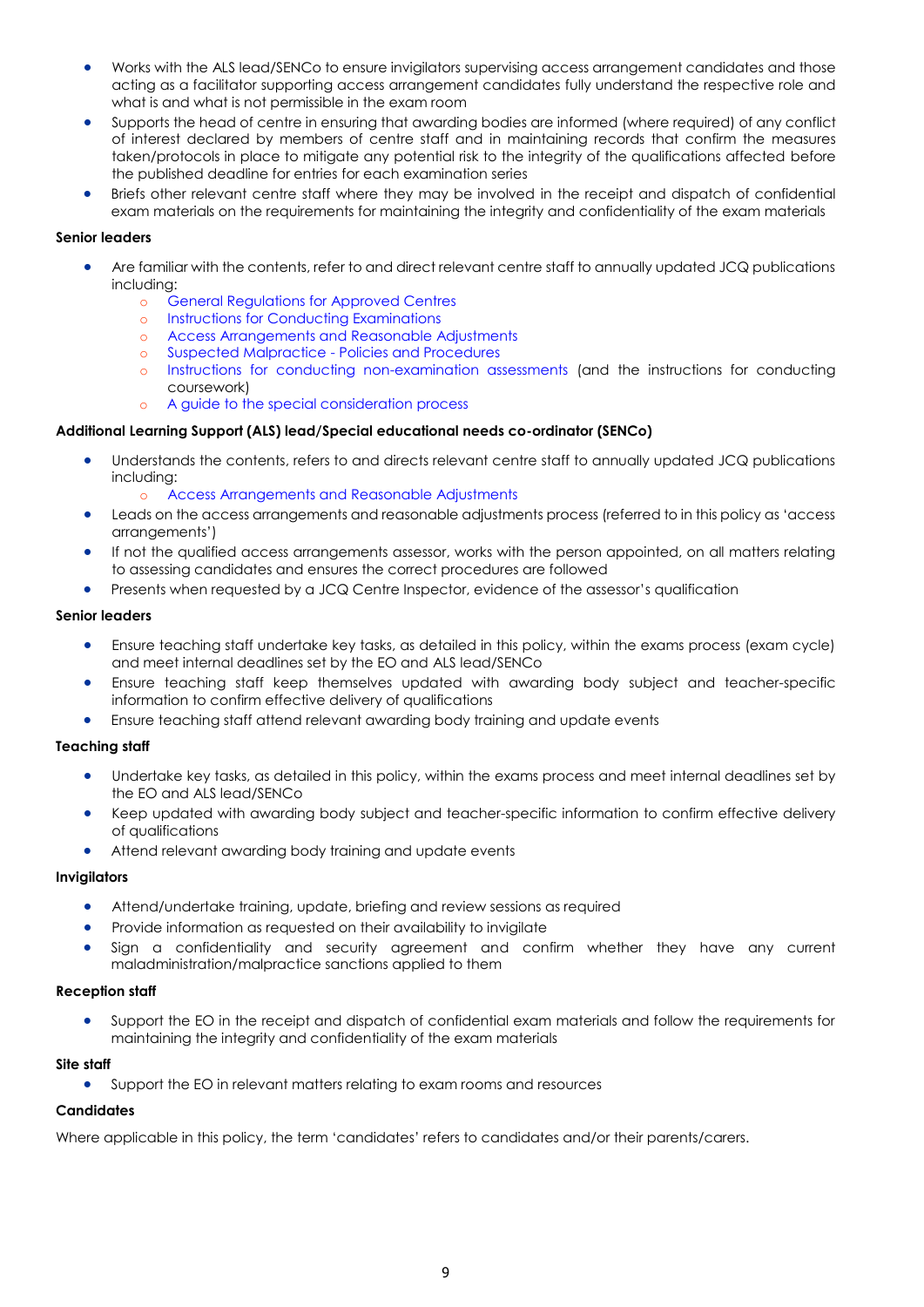#### **The exam cycle**

The exams management and administration process that needs to be undertaken for each **exam series** is often referred to as the **exam cycle** and relevant tasks required within this grouped into the following stages:

- planning
- **entries**
- pre-exams
- exam time
- results and post-results

<span id="page-9-0"></span>This policy identifies roles and responsibilities of centre staff within this cycle.

#### **Planning: roles and responsibilities**

#### <span id="page-9-1"></span>**Information sharing**

#### **Head of centre**

• Directs relevant centre staff to annually updated JCQ publications including [GR,](http://www.jcq.org.uk/exams-office/general-regulations) [ICE,](http://www.jcq.org.uk/exams-office/ice---instructions-for-conducting-examinations) [AA,](http://www.jcq.org.uk/exams-office/access-arrangements-and-special-consideration) [SM,](http://www.jcq.org.uk/exams-office/malpractice) [NEA](http://www.jcq.org.uk/exams-office/non-examination-assessments) (and the *Instructions for conducting coursework*) and [SC](http://www.jcq.org.uk/exams-office/access-arrangements-and-special-consideration/regulations-and-guidance)

## **Exams officer**

- Signposts relevant centre staff to JCQ publications and awarding body documentation relating to the exams process that have been updated
- Signposts relevant centre staff to JCQ information that should be provided to candidates
- As the centre administrator, approves relevant access rights for centre staff to access awarding body secure extranet sites

#### <span id="page-9-2"></span>**Information gathering**

# **Exams officer**

- Undertakes an annual information gathering exercise in preparation for each new academic year to ensure data about all qualifications being delivered is up to date and correct
- Collates all information gathered into one central point of reference
- Researches awarding body guidance to identify administrative processes, key tasks, key dates and deadlines for all relevant qualifications
- Produces an annual exam plan of key tasks and key dates to ensure all external deadlines can be effectively met; informs key centre staff of internal deadlines
- Collects information on internal exams to enable preparation for and conduct of (insert the titles these internal exams are referred to in the centre)

#### **Senior leaders**

- Respond (or ensure teaching staff respond) to requests from the EO on information gathering
- Meet the internal deadline for the return of information
- Inform the EO of any changes to information in a timely manner minimising the risk of late or other penalty fees being incurred by an awarding body
- Note the internal deadlines in the annual exams plan and directs teaching staff to meet these

## <span id="page-9-3"></span>**Access arrangements**

## **Head of centre**

- Ensures there is appropriate accommodation for candidates requiring access arrangements in the centre for all examinations and assessments
- Ensures a written process is in place to not only check the qualification(s) of the appointed assessor(s) but that the correct procedures are followed as per Chapter 7 of the JCQ publication [Access Arrangements](http://www.jcq.org.uk/exams-office/access-arrangements-and-special-consideration/regulations-and-guidance)  [and Reasonable Adjustments](http://www.jcq.org.uk/exams-office/access-arrangements-and-special-consideration/regulations-and-guidance)
- Ensures the ALS lead/SENCo is fully supported in effectively implementing access arrangements and reasonable adjustments once approved

# **ALS lead/SENCo**

- Assesses candidates (or works with the appropriately qualified assessor as appointed by the head of centre) to identify access arrangements/reasonable adjustments requirements
- Gathers **evidence** to support the need for access arrangements for a candidate
- Liaises with teaching staff to gather evidence of **normal way of working** of an affected candidate
- Determines candidate eligibility for arrangements or adjustments that are centre-delegated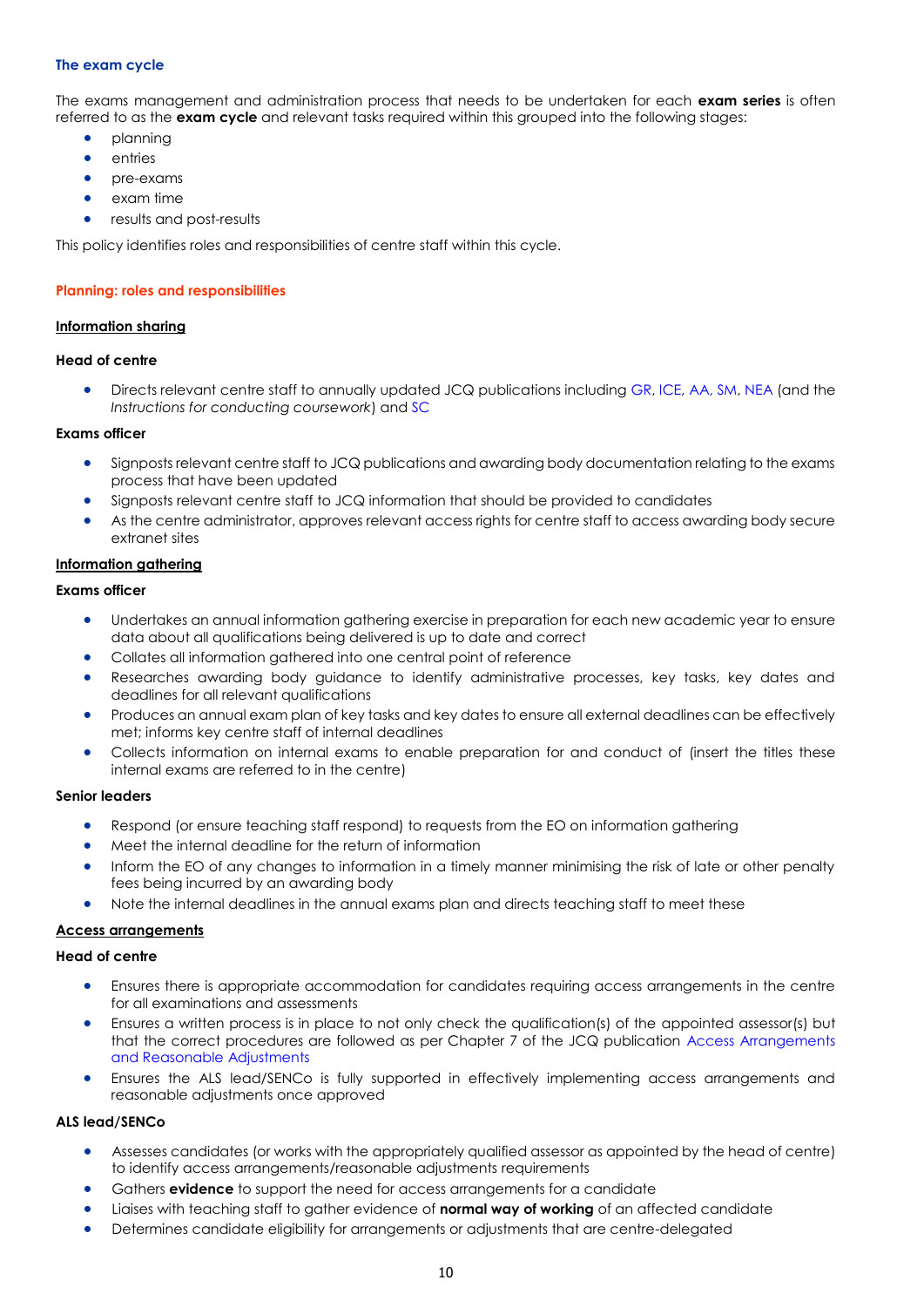- Gathers signed **Personal data consent, Privacy Notice (AAO) and Data Protection confirmation** forms from candidates where required
- Applies for **approval** through **Access arrangements online** (AAO) via the **Centre Admin Portal** (CAP), where required or through the awarding body where qualifications sit outside the scope of AAO
- Keeps a file for each candidate for JCQ inspection purposes containing all the required documentation (if documentation is stored electronically, an e-folder must be created for each individual candidate. The candidate's e-folder must hold each of the required documents for inspection)
- Employs good practice in relation to the Equality Act 2010
- Liaises with the EO regarding exam time arrangements for access arrangement candidates
- Ensures staff appointed to facilitate access arrangements for candidates are appropriately trained and understand the rules of the particular arrangement(s) and keeps a record of the content of training provided to facilitators for the required period
- Works with the EO to ensure invigilators and those acting as a facilitator fully understand the respective role and what is and what is not permissible in the exam room
- <span id="page-10-0"></span>• Provides and annually reviews a centre policy on the **use of word processors** in exams and assessments

## **Word Processor Policy (Exams)**

• St Edward's Word Processor Policy can be found in the shared area (for staff)

Refer to [GR](http://www.jcq.org.uk/exams-office/general-regulations) (section 5.3x) and [AA](http://www.jcq.org.uk/exams-office/access-arrangements-and-special-consideration) (section 5.8.4)

<span id="page-10-1"></span>• Ensures criteria for candidates granted **separate invigilation within the centre** is clear, meets JCQ regulations and best meets the needs of individual candidates and remaining candidates in main exam rooms

## **Separate Invigilation Policy**

• St Edward's Separate Invigilation Policy can be found in the shared area (for staff)

Refer to [AA](http://www.jcq.org.uk/exams-office/access-arrangements-and-special-consideration) (sections 4.2.1, 5.16) and [ICE](http://www.jcq.org.uk/exams-office/ice---instructions-for-conducting-examinations) (section 14.18)

## **Senior leaders, Teaching staff**

- Support the ALS lead/SENCo in determining and implementing appropriate access arrangements/reasonable adjustments
- Provide a statement for inspection purposes which details the criteria the centre uses to award and allocate word processors for examinations

## <span id="page-10-2"></span>**Internal assessment and endorsements**

## **Head of centre**

## **Controlled assessments, coursework and non-examination assessments**

- Ensures arrangements are in place to co-ordinate and standardise all marking of centre- assessed components and ensures that candidates' centre-assessed work is produced, authenticated and marked, or assessed and quality assured in accordance with the awarding bodies' instructions (including where relevant, private candidates)
- Ensures that teaching staff, in accordance with awarding bodies' instructions, return all subject-specific forms by the required date
- Provides fully qualified teachers to mark non-examination assessments, and/or fully qualified assessors for the verification of centre-assessed components
- Ensures an **internal appeals procedure** relating to internal assessment decisions is in place for a candidate to appeal against and request a review of the centre's marking (see Roles and responsibilities overview)
- <span id="page-10-3"></span>• Ensures a **non-examination assessment policy** is in place for GCE and GCSE qualifications which include components of non-examination assessment (For CCEA GCSE centres this would be a controlled assessment policy)

**Non-examination Assessment Policy**

• St Edward's NEA Policy can be found in the shared area (for staff)

Refer to [GR](http://www.jcq.org.uk/exams-office/general-regulations) (sections 5.3x, 5.7) and [NEA](https://www.jcq.org.uk/exams-office/non-examination-assessments) (section 1)

• Ensures any irregularities relating to the production of work by candidates are investigated and dealt with internally if discovered prior to a candidate signing the authentication statement (where required) or reported to the awarding body if a candidate has signed the authentication statement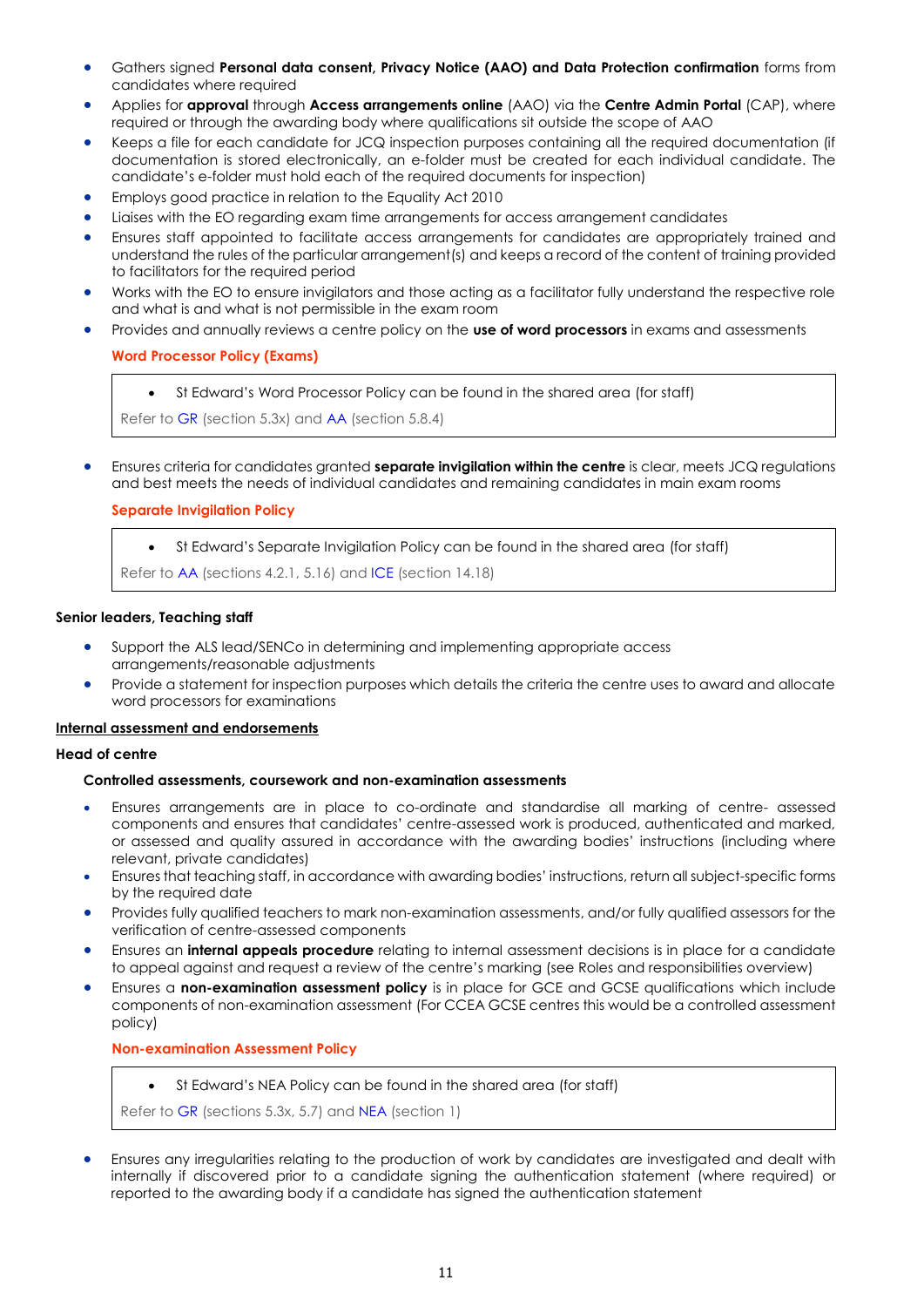## **Senior leaders**

- Ensure teaching staff have the necessary and appropriate knowledge, understanding, skills, and training to set tasks, conduct task taking, and to assess, mark and authenticate candidates' work (includina where relevant, private candidates)
- Ensure appropriate internal moderation, standardisation and verification processes are in place
- Ensure teaching staff delivering AQA Applied General qualifications, OCR Cambridge Nationals, Entry Level Certificate or Project qualifications (and CCEA GCE unitised AS and A-level qualifications and WJEC GCE legacy AS and A-level Health & Social Care) follow JCQ [Instructions for conducting coursework](http://www.jcq.org.uk/exams-office/coursework) and the specification provided by the awarding body
- Ensure teaching staff delivering GCE & GCSE specifications (which include components of non-examination assessment) follow JCQ [Instructions for conducting non-examination assessments](http://www.jcq.org.uk/exams-office/non-examination-assessments) and the specification provided by the awarding body
- For other qualifications, ensure teaching staff follow appropriate instructions issued by the awarding body
- Ensure teaching staff inform candidates of their centre assessed marks as a candidate may request a review of the centre's marking before marks are submitted to the awarding body

## **Teaching staff**

- Ensure appropriate instructions for conducting internal assessment are followed
- Ensure candidates are aware of JCQ and awarding body information for candidates on producing work that is internally assessed (coursework, non-examination assessments, social media) prior to assessments taking place
- Ensure candidates are informed of their centre assessed marks as a candidate may request a review of the centre's marking before marks are submitted to the awarding body

# **Exams officer**

- Identifies relevant key dates and administrative processes that need to be followed in relation to internal assessment
- Signposts teaching staff to relevant JCQ [Information for candidates documents](https://www.jcq.org.uk/exams-office/information-for-candidates-documents/) that are annually updated

## <span id="page-11-0"></span>**Invigilation**

#### **Head of centre**

- Ensures relevant support is provided to the EO in recruiting, training and deploying a team of invigilators
- Ensures, if contracting supply staff to act as invigilators, that such persons are competent and fully trained, understanding what is and what is not permissible (and not taking on its own an assurance from a recruitment agency, that this is the case)
- Determines if additional invigilators will be deployed in timed Art exams in addition to the subject teacher to ensure the supervision of candidates is maintained at all times

## **Exams officer**

- Recruits additional invigilators where required to effectively cover all exam periods/series' throughout the academic year
- Collects information on new recruits to identify if they have invigilated previously and if any current maladministration/malpractice sanctions are applied to them
- Provides training for new invigilators on the instructions for conducting exams and an annual update for the existing invigilation team so that they are aware of any changes in a new academic year before they are allocated to invigilate an exam
- Ensures invigilators supervising access arrangement candidates understand their role (and the role of a facilitator who may be supporting a candidate) and the rules and regulations of the access arrangement(s)
- Ensures invigilators are briefed on the access arrangement candidates in their exam room and made aware of the access arrangement(s) awarded (ensuring these candidates are identified on the seating plan) and confirms invigilators understand what is and what is not permissible
- Collects evaluation of training to inform future events

## <span id="page-11-1"></span>**Entries: roles and responsibilities**

## <span id="page-11-2"></span>**Estimated entries**

## **Exams officer**

• Requests estimated or early entry information, where this may be required by awarding bodies, from HoDs in a timely manner to ensure awarding body external deadlines for submission can be met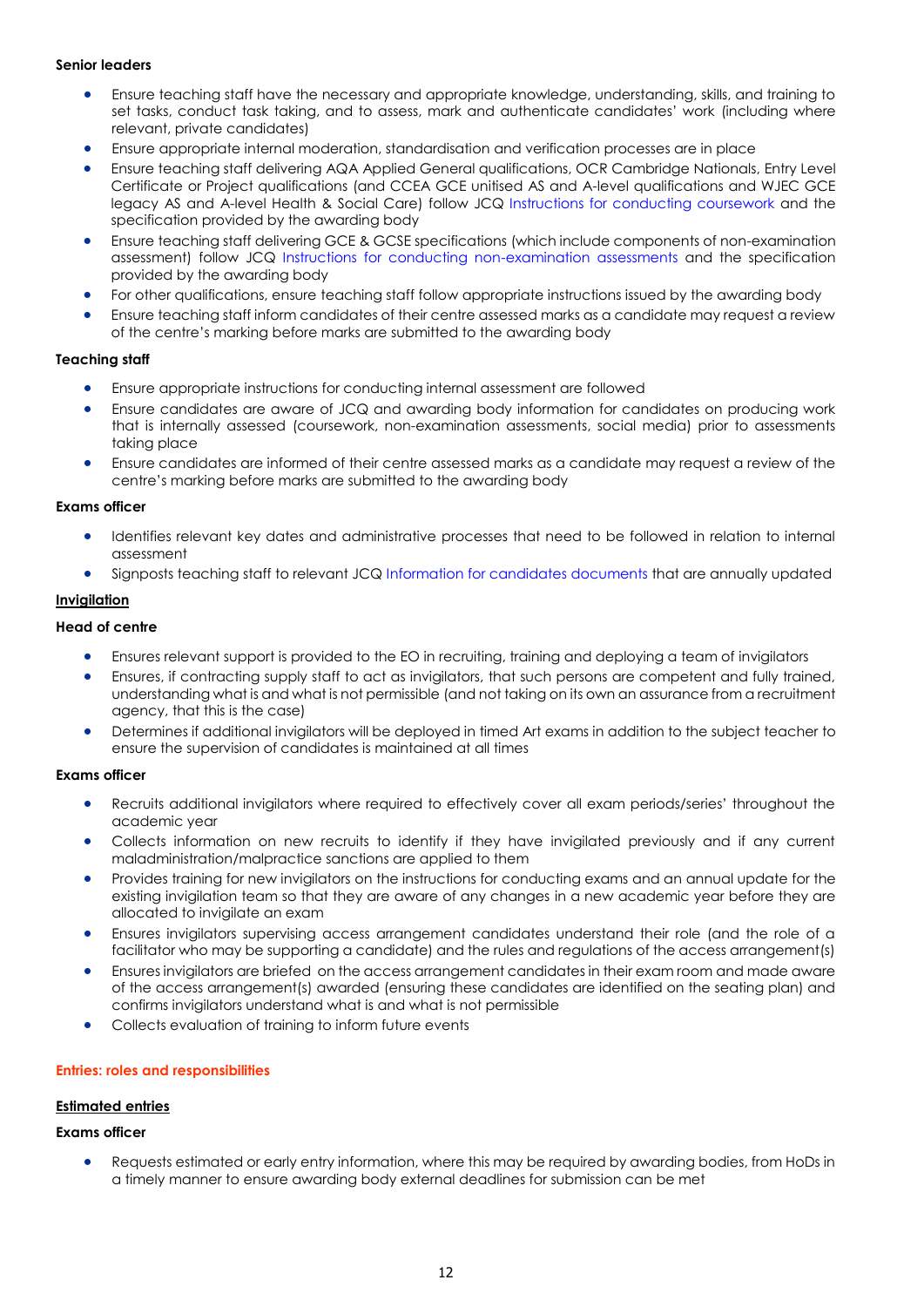## <span id="page-12-0"></span>**Estimated entries collection and submission procedure**

Qualification information collected by Exams Officer at start of each academic year:

- Qualification Level
- Exam Board Used
- Qualification Title & Code
- QAN & Discount Code
- Approximate student numbers

Exams officer then submits estimated entries for applicable subjects prior to exam board published deadlines.

• Makes candidates aware of the JCQ **Information for candidates – Privacy Notice** at the start of a course leading to a vocational qualification or when entries are submitted to awarding bodies for processing for general qualifications

#### **Senior leaders**

- Provide entry information requested by the EO to the internal deadline
- Inform the EO immediately of any subsequent changes to entry information

## <span id="page-12-1"></span>**Final entries**

## **Exams officer**

- Requests final entry information from HoDs in a timely manner to ensure awarding body external deadlines for submission can be met
- Informs HoDs of subsequent deadlines for making changes to final entry information without charge
- Confirms with HoDs final entry information that has been submitted to awarding bodies
- Ensures as far as possible that entry processes minimise the risk of entries or registrations being missed reducing the potential for late or other penalty fees being charged by awarding bodies
- <span id="page-12-2"></span>• Observes each awarding body's terms and conditions for the entry and withdrawal of candidates for their examinations and assessments, and observes any regulatory requirements for the qualification

## **Final entries collection and submission procedure**

Exams Officer will provide a final entries report from SIMS and share with all Heads of Department and Senior Leaders.

Each report must be checked, signed & dated by the Head of Department or appropriate member of SLT and returned to the exams officer before the exam board's deadline for making amendments.

## **Senior leaders**

- Provide information requested by the EO to the internal deadline
- Inform the EO immediately, or at the very least prior to the deadlines, of any subsequent changes to final entry information, which includes
	- o changes to candidate personal details
	- o amendments to existing entries
	- o withdrawals of existing entries
- Check final entry submission information provided by the EO and confirms information is correct

#### <span id="page-12-3"></span>**Entry fees**

The exam budget is set based on previous years spend and current cohort numbers.

Once initial entries have been made, the exams officer will supply the finance officer with a breakdown of costs per exam board. Any unexpected overspend discovered at this point can be investigated.

Late fees are charged to the individual department making the request (Heads of department are informed of this when provided with final entries report)

## <span id="page-12-4"></span>**Late entries**

#### **Exams officer**

- Has clear entry procedures in place to minimise the risk of late entries
- Charges any late or other penalty fees to departmental budgets

#### **Senior leaders**

• Minimise the risk of late entries by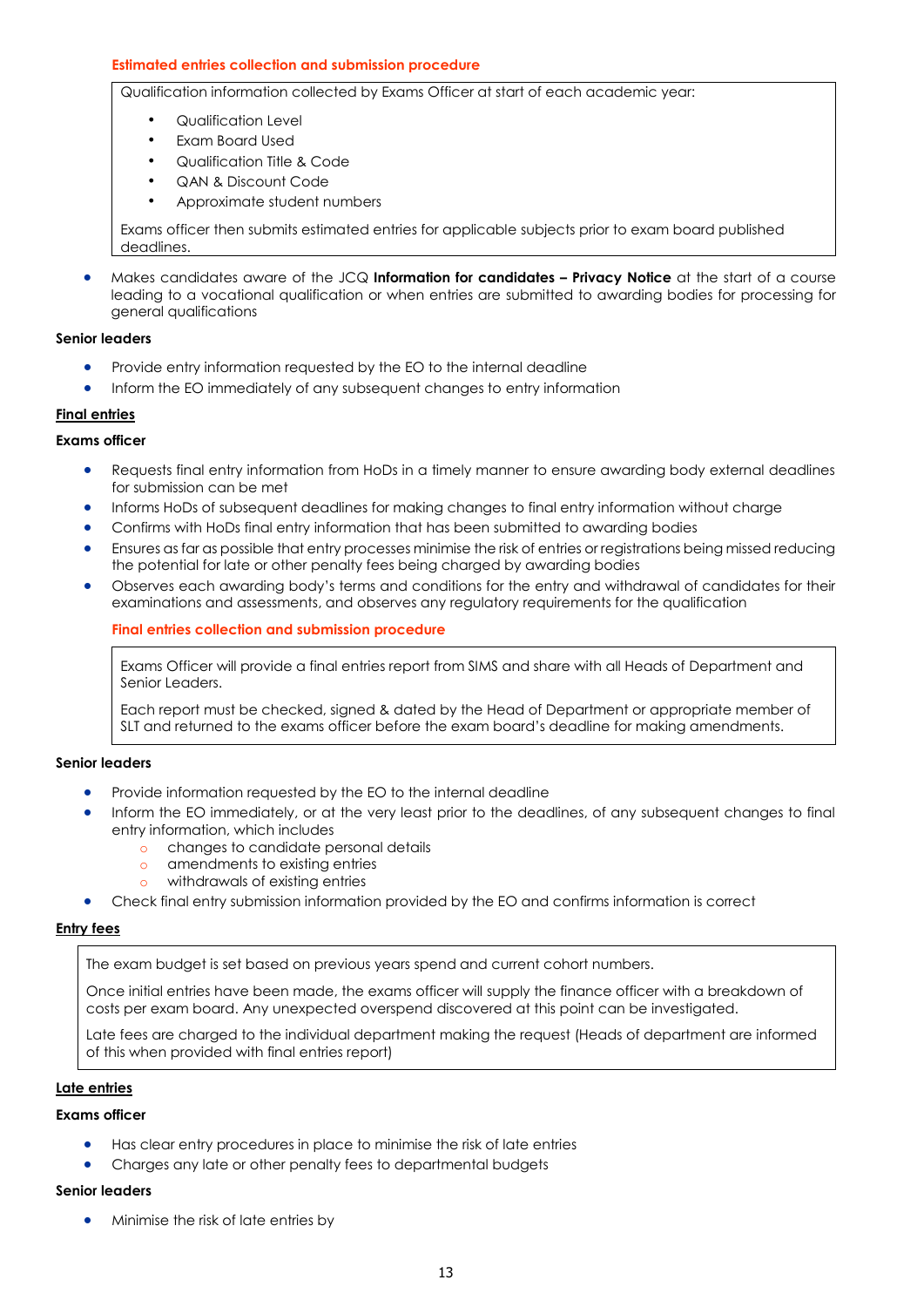- o following procedures identified by the EO in relation to making final entries on time
- meeting internal deadlines identified by the EO for making final entries

## <span id="page-13-0"></span>**Re-sit entries**

Students that are accepted into St Edward's Sixth Form that did not achieve a grade 4 or above in GCSE Maths and at least one of either GCSE English Language or GCSE English Literature will re-sit these qualifications in Year 13. Any fees relating to this re-sit is paid by St Edwards.

## <span id="page-13-1"></span>**Private candidates**

It is St Edward's policy to not accept private candidates.

# <span id="page-13-2"></span>**Candidate statements of entry**

## **Exams officer**

• Provides candidates with statements of entry for checking

## **Teaching staff**

• Ensure candidates check statements of entry and return any relevant confirmation required to the EO

## **Candidates**

• Confirm entry information is correct or notify the EO of any discrepancies

# <span id="page-13-3"></span>**Pre-exams: roles and responsibilities**

## <span id="page-13-4"></span>**Access arrangements and reasonable adjustments**

## **ALS lead/SENCo**

- Ensures appropriate arrangements, adjustments and adaptations are in place to facilitate access to exams/assessments for candidates where they are disabled within the meaning of the Equality Act (unless a temporary emergency arrangement is required at the time of an exam)
- Ensures a candidate is involved in any decisions about arrangements, adjustments and /or adaptations that may be put in place for him/her
- Ensures exam information (JCQ information for candidates documents, individual exam timetable etc.) is adapted where this may be required for a disabled candidate to access it
- Allocates appropriately trained centre staff to facilitate access arrangements for candidates in exams and assessments (ensuring that the facilitator appointed meets JCQ requirements and fully understands the rule of the access arrangement)
- Where relevant, ensures the necessary and appropriate steps are undertaken to gather an appropriate picture of need and demonstrate normal way of working for a private candidate (including distance learners and home educated candidates) and that the candidate is assessed by the centre's appointed assessor

# <span id="page-13-5"></span>**Briefing candidates**

## **Exams officer**

- Issues individual exam timetable information to candidates and informs candidates of any designated contingency day awarding bodies may identify in the event of national or significant local disruption to exams
- Prior to exams issues relevant JCQ information for candidates documents
- Where relevant, issues relevant awarding body information to candidates
- Issues centre exam information to candidates including information on:
	- o exam timetable clashes
	- o arriving late for an exam
	- o absence or illness during exams
	- o what equipment is/is not provided by the centre
	- o food and drink in exam rooms
	- o unauthorised items in exam rooms
	- o when and how results will be issued and the staff that will be available
	- o the post-results services and how the centre deals with requests from candidates
	- o when and how certificates will be issued

# <span id="page-13-6"></span>**Access to Scripts, Reviews of Results and Appeals Procedures**

• St Edward's Candidate Requests for RoR, Access To Scripts and Appeals Policy can be found in the shared area (for staff)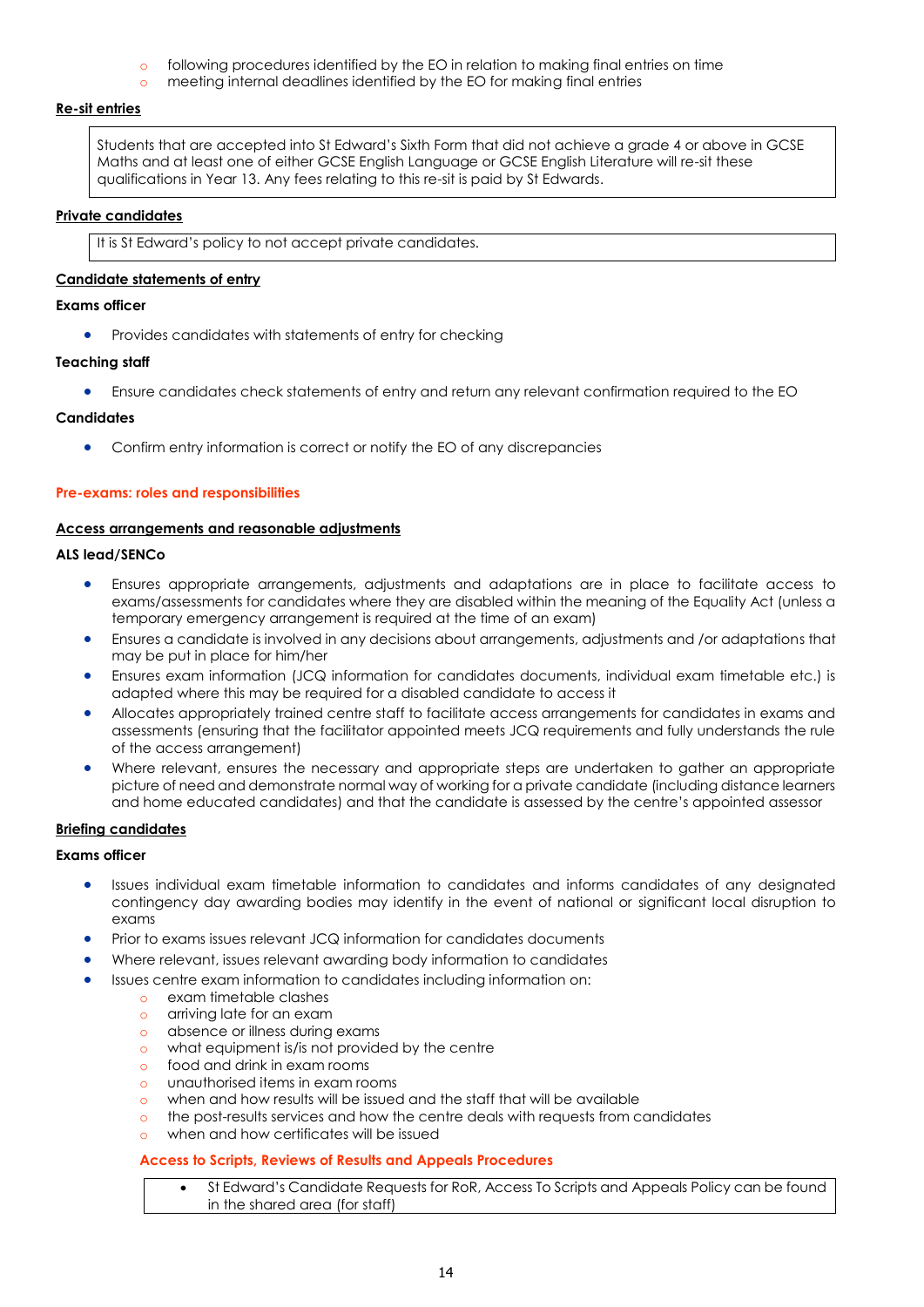## • St Edward's Candidate Requests for RoR, Access To Scripts and Appeals Policy can also be found on the school website

Refer t[o GR](http://www.jcq.org.uk/exams-office/general-regulations) (sections 5.13, 5.6j)

## <span id="page-14-0"></span>**Dispatch of exam scripts**

## **Exams officer**

• Identifies and confirms arrangements for the dispatch of candidate exam scripts with the DfE (STA) 'yellow label service' or the awarding body where qualifications sit outside the scope of the service

# <span id="page-14-1"></span>**Estimated grades**

## **Senior leaders**

• Ensure teaching staff provide estimated grade information to the EO by the internal deadline (where this still may be required by the awarding body)

## **Exams officer**

- Submits estimated grade information to awarding bodies to meet the external deadline (where this may still be required by the awarding body)
- Keeps a record to track what has been sent

## <span id="page-14-2"></span>**Internal assessment and endorsements**

## **Head of centre**

• Ensures procedures are in place for candidates to appeal internal assessment decisions and make requests for reviews of marking

## **ALS lead/SENCo**

• Liaises with teaching staff to implement appropriate access arrangements for candidates undertaking internal assessments and practical endorsements

## **Teaching staff**

- Support the ALS lead/SENCo in implementing appropriate access arrangements for candidates undertaking internal assessments and practical endorsements
- Assess and authenticate candidates' work
- Assess endorsed components
- Ensure candidates are informed of centre assessed marks prior to marks being submitted to awarding bodies

# **Senior leaders**

- Ensure teaching staff assess and authenticate candidates' work to the awarding body requirements
- Ensure teaching staff assess endorsed components according to awarding body requirements
- Ensure teaching staff provide marks for internally assessed components and grades for endorsements of qualifications to the EO to the internal deadline
- Ensure teaching staff provide required samples of work for moderation and sample recordings for monitoring to the EO to the internal deadline

## **Exams officer**

- Submits marks, endorsement grades and samples to awarding bodies/moderators/monitors to meet the external deadline
- Keeps a record to track what has been sent
- Logs moderated samples returned to the centre
- Ensures teaching staff are aware of the requirements in terms of retention and subsequent disposal of candidates' work

## **Candidates**

• Authenticate their work as required by the awarding body

## <span id="page-14-3"></span>**Invigilation**

- Provides an annually reviewed/updated invigilator handbook to invigilators, trains new invigilators on appointment and updates experienced invigilators on any regulation changes and any changes to centrespecific processes
- Deploys invigilators effectively to exam rooms throughout an exam series (including the provision of a roving invigilator where a candidate and invigilator (acting as a practical assistant, reader or scribe) are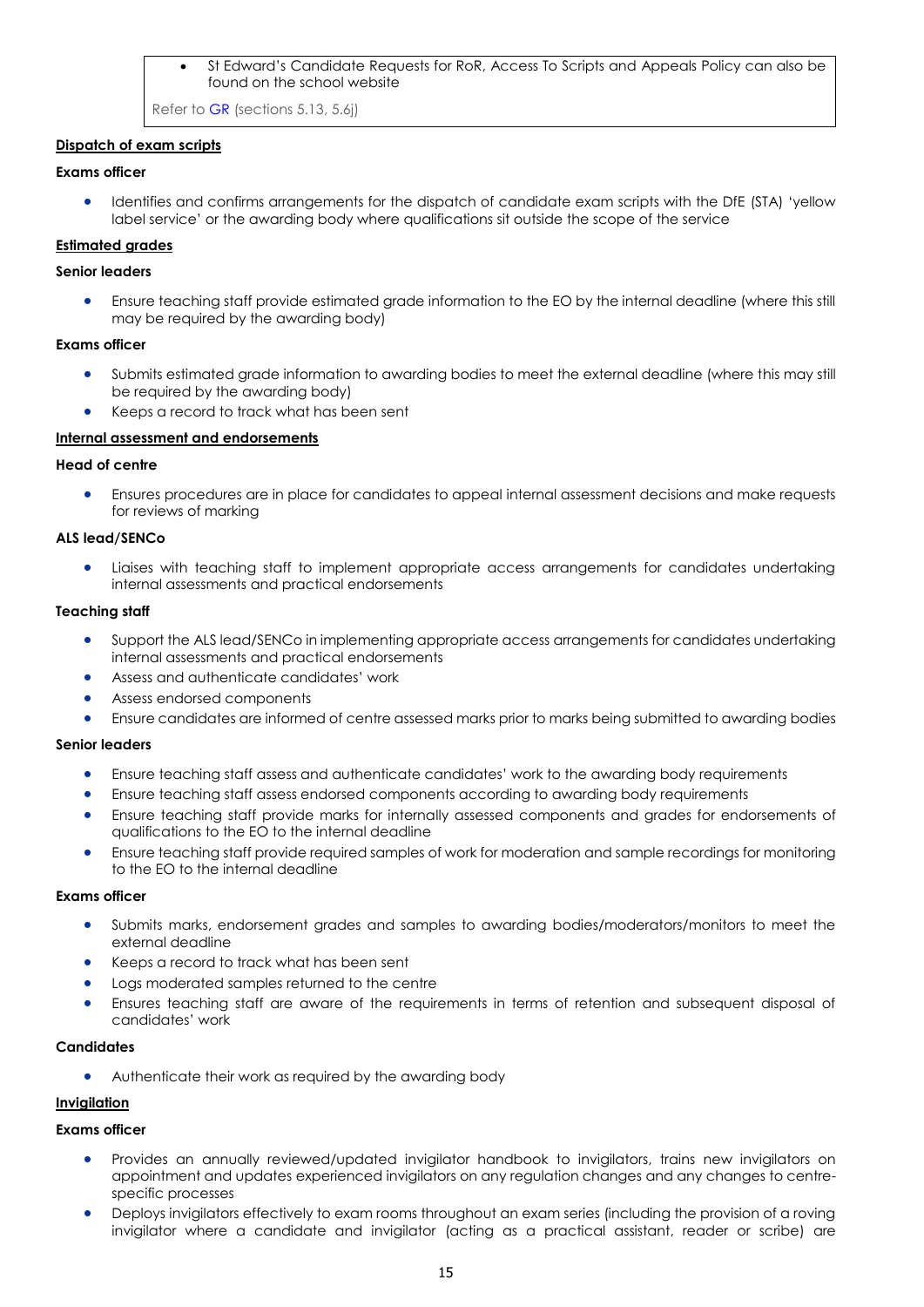accommodated on a 1:1 basis to enter the room at regular intervals in order to observe the conducting of the exam, ensure all relevant rules are being adhered to and to support the practical assistant/reader and/or scribe in maintaining the integrity of the exam)

- Allocates invigilators to exam rooms (or where supervising candidates due to a timetable clash) according to the required ratios
- Liaises with the ALS lead/SENCo regarding the facilitation and invigilation of access arrangement candidates

# **ALS lead/SENCo**

• Liaises with the EO regarding facilitation and invigilation of access arrangement candidates

# **Invigilators**

• Provide information as requested on their availability to invigilate throughout an exam series

## <span id="page-15-0"></span>**JCQ Centre Inspections**

## **Exams officer** or **Senior leader**

• Will accompany the Inspector throughout a visit

## **ALS lead/SENCo** or relevant **Senior leader** (in the absence of the ALS lead/SENCo)

- Will meet with the inspector when requested to provide documentary evidence regarding access arrangement candidates and address any questions the inspector may raise
- Ensures that information is readily available for inspection at the venue where the candidate is taking the exam(s)

## <span id="page-15-1"></span>**Seating and identifying candidates in exam rooms**

## **Exams officer**

<span id="page-15-2"></span>• Ensures a procedure is in place to verify the identity of all candidates

# **Candidate Identification Procedure**

• St Edward's Candidate ID Verification Policy can be found in the shared area (for staff)

Refer to [GR](http://www.jcq.org.uk/exams-office/general-regulations) (sections 5.6i, 5.9d) and [ICE](http://www.jcq.org.uk/exams-office/ice---instructions-for-conducting-examinations) (section 16)

- Ensures invigilators are aware of the procedure
- Provides seating plans for exam rooms according to JCQ and awarding body requirements (and ensures candidates with access arrangements are identified on the seating plan and invigilators are informed of those candidates with access arrangements and made aware of the access arrangement(s) awarded)

## **Invigilators**

- Follow the procedure for verifying candidate identity provided by the EO
- Seat candidates in exam rooms as instructed by the EO/on the seating plan

# <span id="page-15-3"></span>**Security of exam materials**

- Confirms appropriate arrangements are in place to ensure that confidential materials are only handed over to those authorised by the head of centre
- Ensures access to the secure room is restricted and staff named and approved by the head of centre are accompanied by a keyholder at all times. There must be between two and six keyholders only, each of whom must fully understand their responsibilities as a key holder to the secure storage facility
- Has a process in place to demonstrate the receipt, secure movement and secure storage of confidential exam materials within the centre
- Ensures a log is kept at the initial point of delivery recording confidential materials received and signed for by authorised staff within the centre and that appropriate arrangements are in place for confidential materials to be immediately transferred to the secure storage facility until they can be removed from the dispatch packaging and checked in the secure room before being returned to the secure storage facility in timetable order
- Ensures the secure storage facility contains only current and live confidential material (ensuring that past examination question papers, internal tests and mock examinations are not kept in the centre's secure storage facility)
- Ensures that examination stationery, e.g. answer booklets and formula booklets are stored in the secure room (attempting to store this material in the secure storage facility, when sufficient space allows)
- Ensures the integrity and security of any electronic question paper is maintained during the downloading, printing and collating process (ensuring printing is carried out in an area that can be controlled to prevent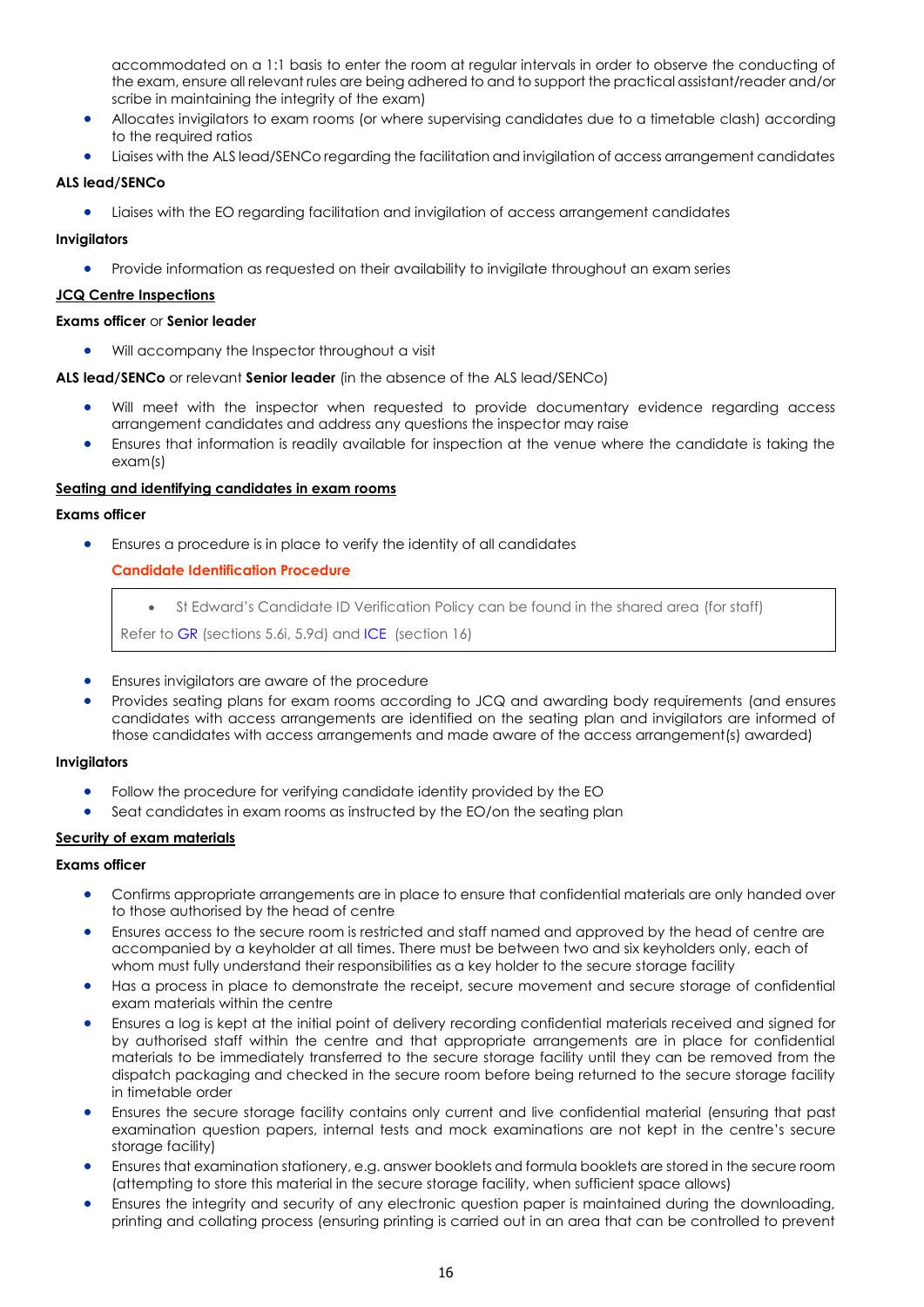unauthorised personnel accessing live assessment materials and ensuring only authorised members of centre staff have access to electronic question papers)

## **Reception staff**

• Follow the process to log confidential materials delivered to/received by the centre to the point materials are issued to authorised staff for transferal to the secure storage facility

## **Teaching staff**

• Adhere to the process to record the secure movement of confidential materials taken from or returned to secure storage throughout the time the material is confidential

## <span id="page-16-0"></span>**Timetabling and rooming**

## **Exams officer**

- Produces a master centre exam timetable for each exam series
- Identifies and resolves candidate exam timetable clashes according to the regulations (only applying overnight supervision arrangements as a last resort, once all other options have been exhausted and according to the centre's policy)

## <span id="page-16-1"></span>**Overnight Supervision Arrangements Policy**

- St Edward's Overnight Supervision Policy can be found in the shared area (for staff)
	- St Edward's Overnight Supervision Policy can also be found on the school website

Refer to [ICE](http://www.jcq.org.uk/exams-office/ice---instructions-for-conducting-examinations) (section 8)

- Identifies exam rooms and specialist equipment requirements
- Allocates invigilators to exam rooms (or where supervising candidates due to an exam timetable clash) according to required ratios
- Liaises with site staff to ensure exam rooms are set up according to JCQ and awarding body requirements
- Liaises with the ALS lead/SENCo regarding rooming of access arrangement candidates

## **ALS lead/SENCo**

- Liaises with the EO regarding rooming of access arrangement candidates
- Liaises with other relevant centre staff to ensure appropriate arrangements, adjustments and adaptations are in place to facilitate access for disabled candidates to exams

## **Site staff**

• Liaise with the EO to ensure exam rooms are set up according to JCQ and awarding body requirements

# <span id="page-16-2"></span>**Alternative site arrangements**

## **Exams officer**

- (Where/if applicable to the centre) Ensures question papers will only be taken to an alternative site where the published criteria for an alternative site arrangement has been met
- Will inform the JCQ Centre Inspection Service to timescale by submitting a JCQ Alternative Site arrangement notification using CAP (or through the awarding body where a qualification may sit outside the scope of CAP) of any alternative sites that will be used to conduct timetabled examination components of the qualifications listed in the JCQ regulations

## <span id="page-16-3"></span>**Centre consortium arrangements**

## **Exams officer**

• (Where/if applicable to the centre) Processes applications for Centre Consortium arrangements using CAP to the awarding body deadline (or through the awarding body where a qualification may sit outside the scope of CAP)

## **Senior leaders**

• (Where/if applicable to the centre) Inform the EO of any joint teaching arrangements in place and where the centre is acting as the consortium co-ordinator

# <span id="page-16-4"></span>**Transferred candidate arrangements**

- (Where/if applicable to the centre) Liaises with the host or entering centre, as required
- Processes requests for Transferred Candidate arrangements using CAP to the awarding body deadline (or through the awarding body where a qualification may sit outside the scope of CAP)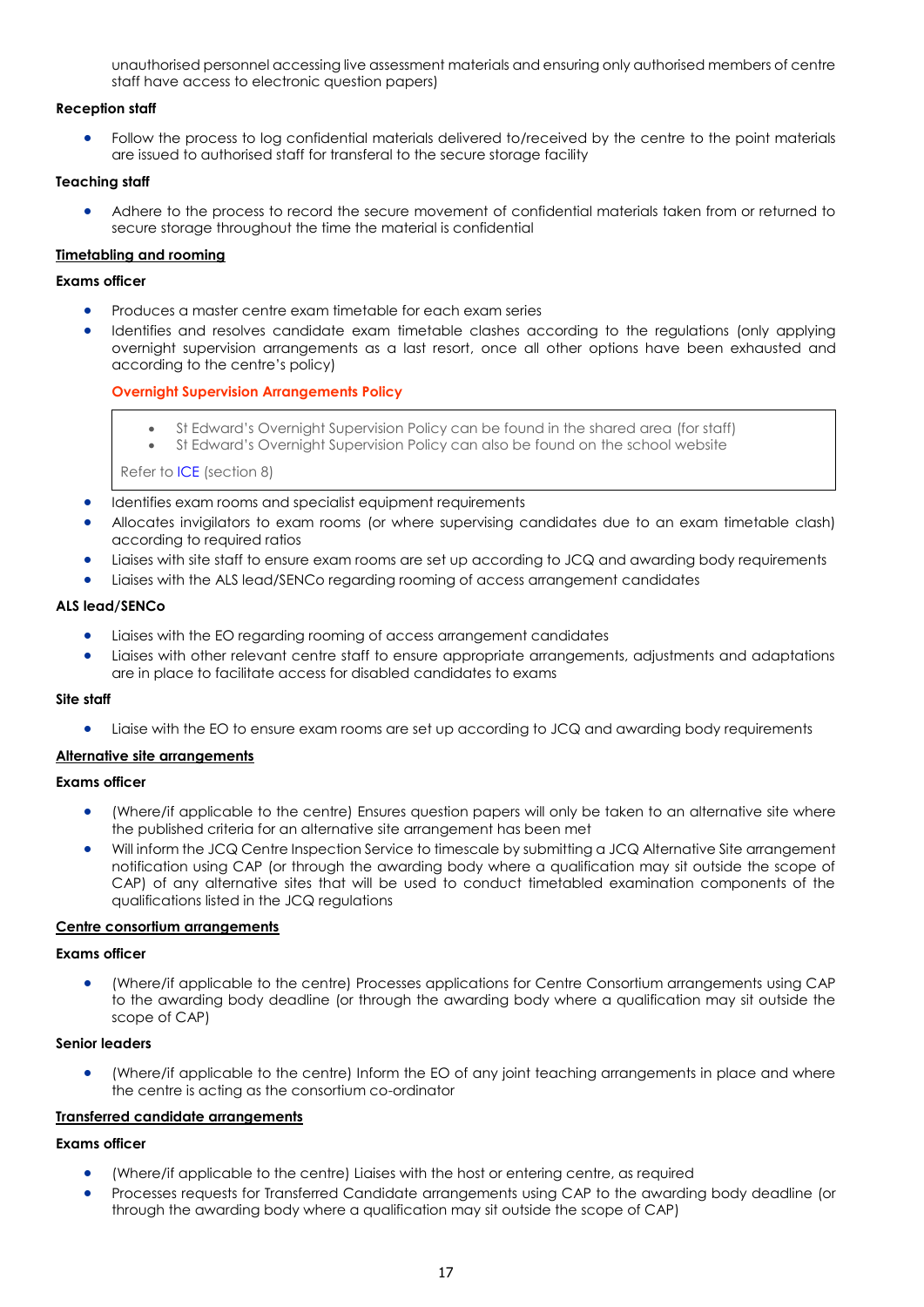• Where relevant (for an internal candidate) informs the candidate of the arrangements that have been made for their transferred candidate arrangement

# <span id="page-17-0"></span>**Internal exams**

**Exams officer**

- Prepares for the conduct of internal exams under external conditions (where applicable to the centre)
- Provides a centre exam timetable of subjects and rooms
- Provides seating plans for exam rooms
- Requests internal exam papers from teaching staff
- Arranges invigilation (where applicable to the centre)

## **ALS lead/**S**ENCo**

• Liaises with teaching staff to make appropriate arrangements for access arrangement candidates

# **Teaching staff**

- Provide exam papers and materials to the EO
- Support the ALS lead/SENCo in making appropriate arrangements for access arrangement candidates

## <span id="page-17-1"></span>**Exam time: roles and responsibilities**

## <span id="page-17-2"></span>**Access arrangements**

## **Exams officer**

- Provides cover sheets for access arrangement candidates' scripts where required for particular arrangements
- Has a process in place to deal with emergency/temporary access arrangements as they arise at the time of exams
	- applies for approval through AAO where required or through the awarding body where qualifications sit outside the scope of AAO

## <span id="page-17-4"></span><span id="page-17-3"></span>**Candidate absence**

# **Candidate Absence Policy**

- St Edward's Candidate Absence Policy can be found in the shared area (for staff)
- St Edward's Candidate Absence Policy can also be found on the school website

Refer to [ICE](http://www.jcq.org.uk/exams-office/ice---instructions-for-conducting-examinations) (section 22)

## **Invigilators**

- Are informed of the policy/process for dealing with absent candidates through training
- Ensure that confirmed absent candidates are clearly marked as such on the attendance register and seating plan

## **Candidates**

• Are re-charged relevant entry fees for unauthorised absence from exams

## <span id="page-17-5"></span>**Candidate behaviour**

See *Irregularities* below.

## <span id="page-17-6"></span>**Candidate belongings**

See *Unauthorised items* below.

## <span id="page-17-7"></span>**Candidate late arrival**

## **Exams officer**

- Ensures that candidates who arrive very late for an exam are reported to the awarding body by submitting a report on candidate admitted very late to examination room using CAP to timescale
- Warns candidates that their script may not be accepted by the awarding body

## **Invigilators**

- Are informed of the policy/process for dealing with late/very late arrival candidates through training
- Ensure that relevant information is recorded on the exam room incident log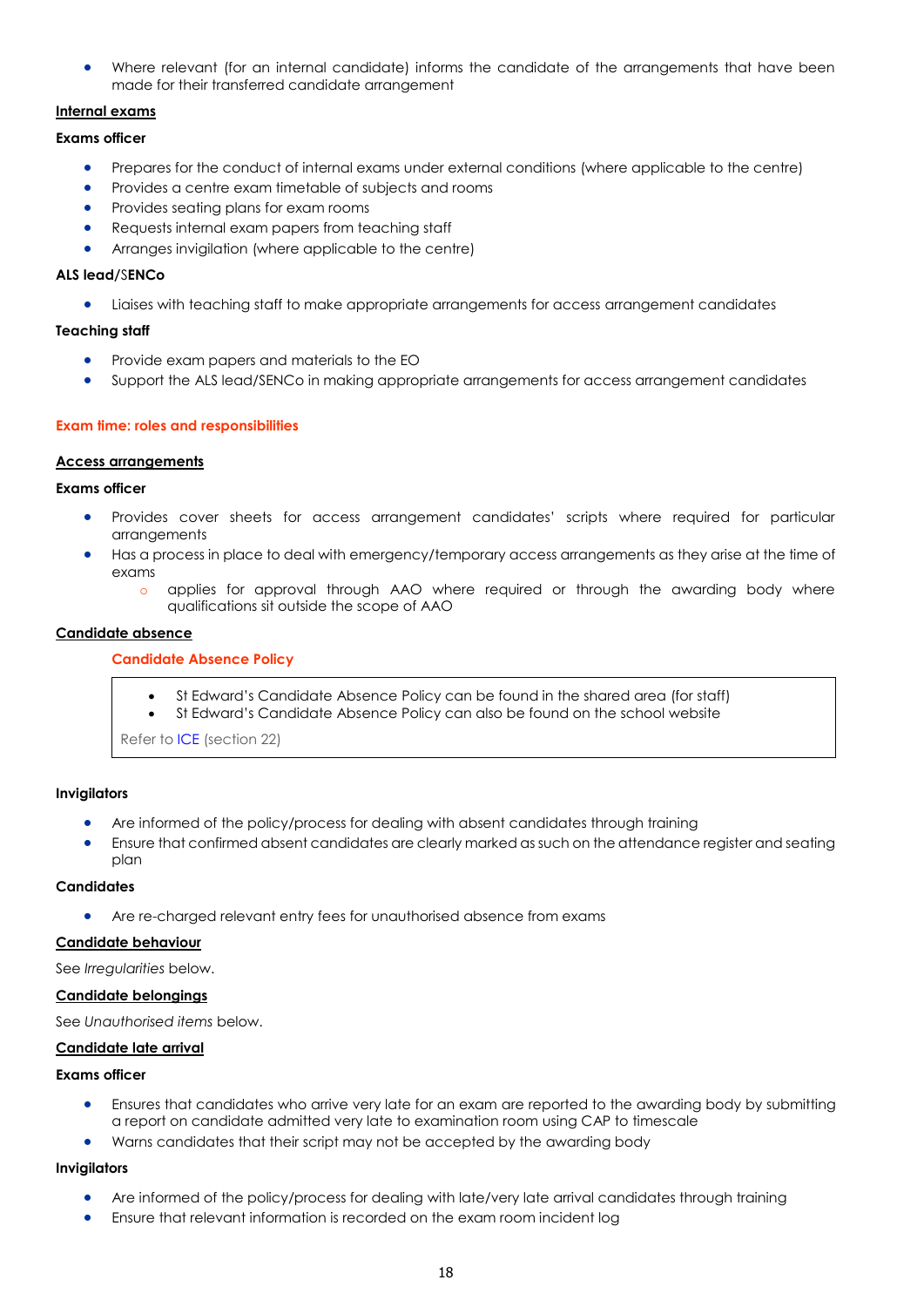# <span id="page-18-0"></span>**Candidate Late Arrival Policy**

- St Edward's Candidate Late Arrival Policy can be found in the shared area (for staff)
	- St Edward's Candidate Late Arrival Policy can also be found on the school website

Refer to [ICE](http://www.jcq.org.uk/exams-office/ice---instructions-for-conducting-examinations) (section 21)

## <span id="page-18-1"></span>**Conducting exams**

## **Head of centre**

• Ensures venues used for conducting exams meet the requirements of JCQ and awarding bodies

## **Exams officer**

- Ensures exams are conducted according to JCQ and awarding body instructions
- Uses an *exam day checklist* to ensure each exam session is fully prepared for, unplanned events can be dealt with and associated follow-up is completed

## <span id="page-18-2"></span>**Dispatch of exam scripts**

## **Exams officer**

- Dispatches scripts as instructed by JCQ and awarding bodies
- Keeps appropriate records to track dispatch

## <span id="page-18-3"></span>**Exam papers and materials**

# **Exams officer**

- Organises exam question papers and associated confidential resources in date order in the secure storage facility
- Attaches erratum notices received to relevant sealed question paper packets
- Collates attendance registers and examiner details in date order
- Regularly checks mail or email inbox for updates from awarding bodies
- In order to avoid potential breaches of security, ensures care is taken to ensure the correct question paper packets are opened by ensuring a member of centre staff, additional to the person removing the papers from secure storage, e.g. an invigilator, checks the day, date, time, subject, unit/component and tier of entry, if appropriate, immediately before a question paper packet is opened
- Ensures this additional/second check is recorded
- Where allowed by the awarding body, only releases exam papers and materials to teaching departments for teaching and learning purposes after the published finishing time of the exam, or until any timetable clash candidates have completed the exam

## <span id="page-18-4"></span>**Exam rooms**

## **Head of centre**

- Ensures that internal tests, mock exams, revision or coaching sessions are not conducted in a room 'designated' as an exam room
- Ensures that when a room is 'designated' as an exam room it is not used for any purpose other than conducting external exams
- Ensures only approved centre staff (who have not taught the subject being examined) are present in exam rooms to perform permitted tasks
- Ensures the centre's policy relating to food and drink that may be allowed in exam rooms is clearly communicated to candidates
- <span id="page-18-5"></span>• Ensures the centre's policy on candidates leaving the exam room temporarily is clearly communicated to candidates

## **Food and Drink Policy (Exams)**

- St Edward's Food and Drink (Exams) Policy can be found in the shared area (for staff)
- St Edward's Food and Drink (Exams) Policy can also be found on the school website
- •

Refer to [ICE](http://www.jcq.org.uk/exams-office/ice---instructions-for-conducting-examinations) (section 18)

# <span id="page-18-6"></span>**Leaving the Examination Room Policy**

- St Edward's Leaving the Examination Room Policy can be found in the shared area (for staff)
- St Edward's Leaving the Examination Room Policy can also be found on the school website

Refer to [ICE](http://www.jcq.org.uk/exams-office/ice---instructions-for-conducting-examinations) (section 23)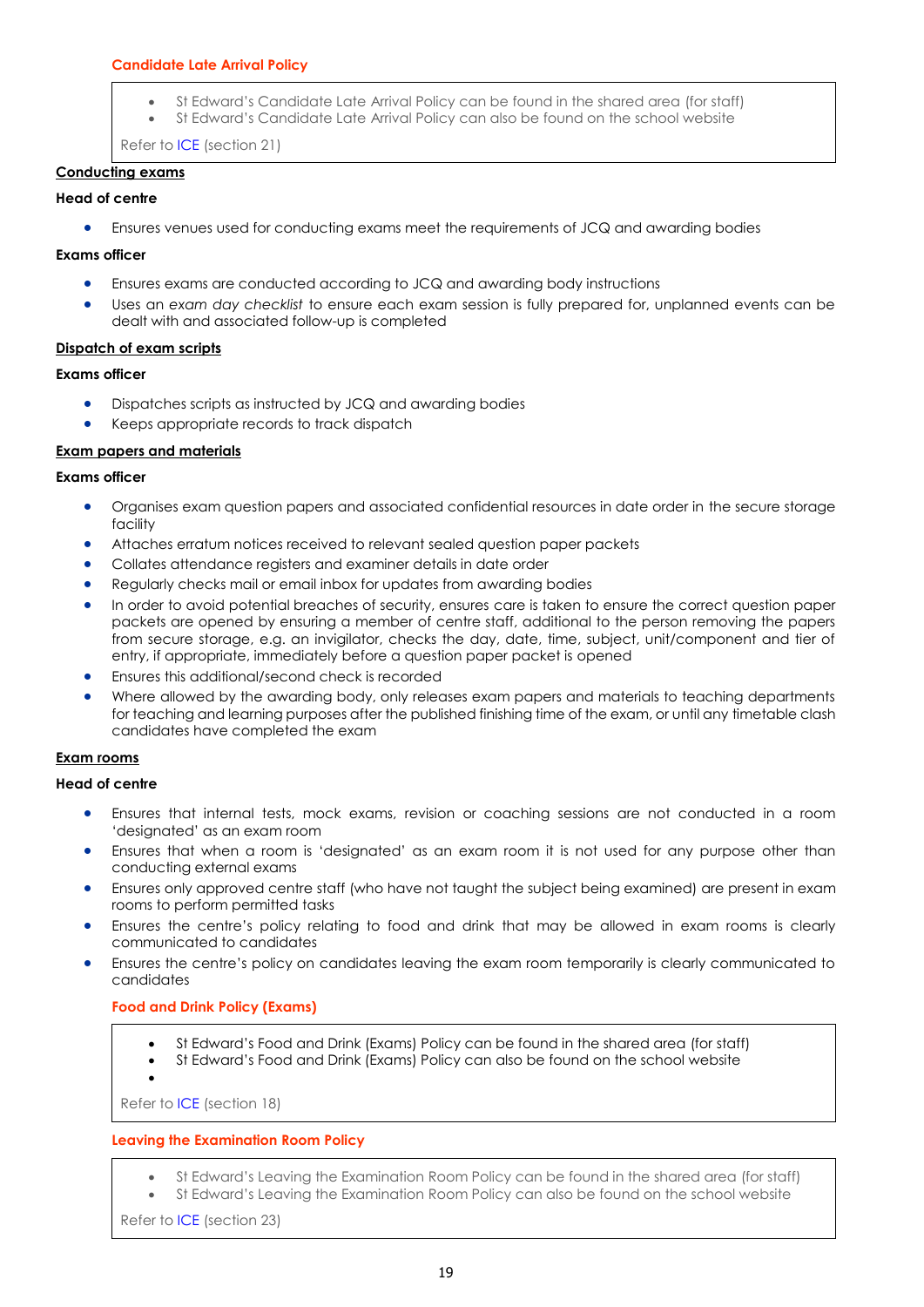## **Exams officer**

- Ensures exam rooms are set up and conducted as required in the regulations
- Provides invigilators with appropriate resources to effectively conduct exams
- Briefs invigilators on exams to be conducted on a session by session basis (including the arrangements in place for any transferred candidates and access arrangement candidates)
- Ensures sole invigilators have an appropriate means of summoning assistance (if this is a mobile phone, instructs the invigilator that this must be on silent mode)
- Ensures invigilators understand they must be vigilant and remain aware of incidents or emerging situations, looking out for malpractice or candidates who may be in distress, recording any incidents or issues on the exam room incident log
- Ensures invigilators understand how to deal with candidates who may need to leave the exam room temporarily and how this should be recorded on the exam room incident log
- Provides authorised exam materials which candidates are not expected to provide themselves
- Ensures invigilators and candidates are aware of the emergency evacuation procedure
- Ensures invigilators are aware of arrangements in place for a candidate with a disability who may need assistance if an exam room is evacuated

## **Senior leaders**

- Ensure a documented emergency evacuation procedure for exam rooms is in place
- <span id="page-19-0"></span>• Ensure arrangements are in place for a candidate with a disability who may need assistance if an exam room is evacuated

## **Emergency Evacuation Policy (Exams)**

- St Edward's Emergency Evacuation Policy (Exams) can be found in the shared area (for staff)
- St Edward's Emergency Evacuation Policy (Exams) can also be found on the school website

Refer to [ICE](http://www.jcq.org.uk/exams-office/ice---instructions-for-conducting-examinations) (section 25)

#### **Site staff**

- Ensure exam rooms are available and set up as requested by the EO
- Ensure grounds or centre maintenance work does not disturb exam candidates in exam rooms
- Ensure fire alarm testing does not take place during exam sessions

## **Invigilators**

• Conduct exams in every exam room according to JCQ Instructions for conducting examinations and/or awarding body requirements and as instructed by the centre in training/update and briefing sessions

## **Candidates**

- Are required to follow the instructions given to them in exam rooms by authorised centre staff and invigilators
- Are required to remain in the exam room for the full duration of the exam

# <span id="page-19-1"></span>**Irregularities**

## **Head of centre**

• Ensures (as required by an awarding body) any cases of alleged, suspected or actual incidents of malpractice or maladministration before, during or after examinations/assessments (by centre staff, candidates, invigilators) are investigated and reported to the awarding body **immediately**, by completing the appropriate documentation

## <span id="page-19-2"></span>**Managing Behaviour Policy (Exams)**

• St Edward's Managing Behaviour Policy (Exams) can be found in the shared area (for staff)

JCQ provide 'Information for Candidates' documents with all the information students need to understand behavioural expectations and malpractice in examinations. These documents can be found on our school website: <https://www.steds.org.uk/curriculum/exams/>

<span id="page-19-3"></span>Refer for prompt to [ICE](http://www.jcq.org.uk/exams-office/ice---instructions-for-conducting-examinations) (section 24)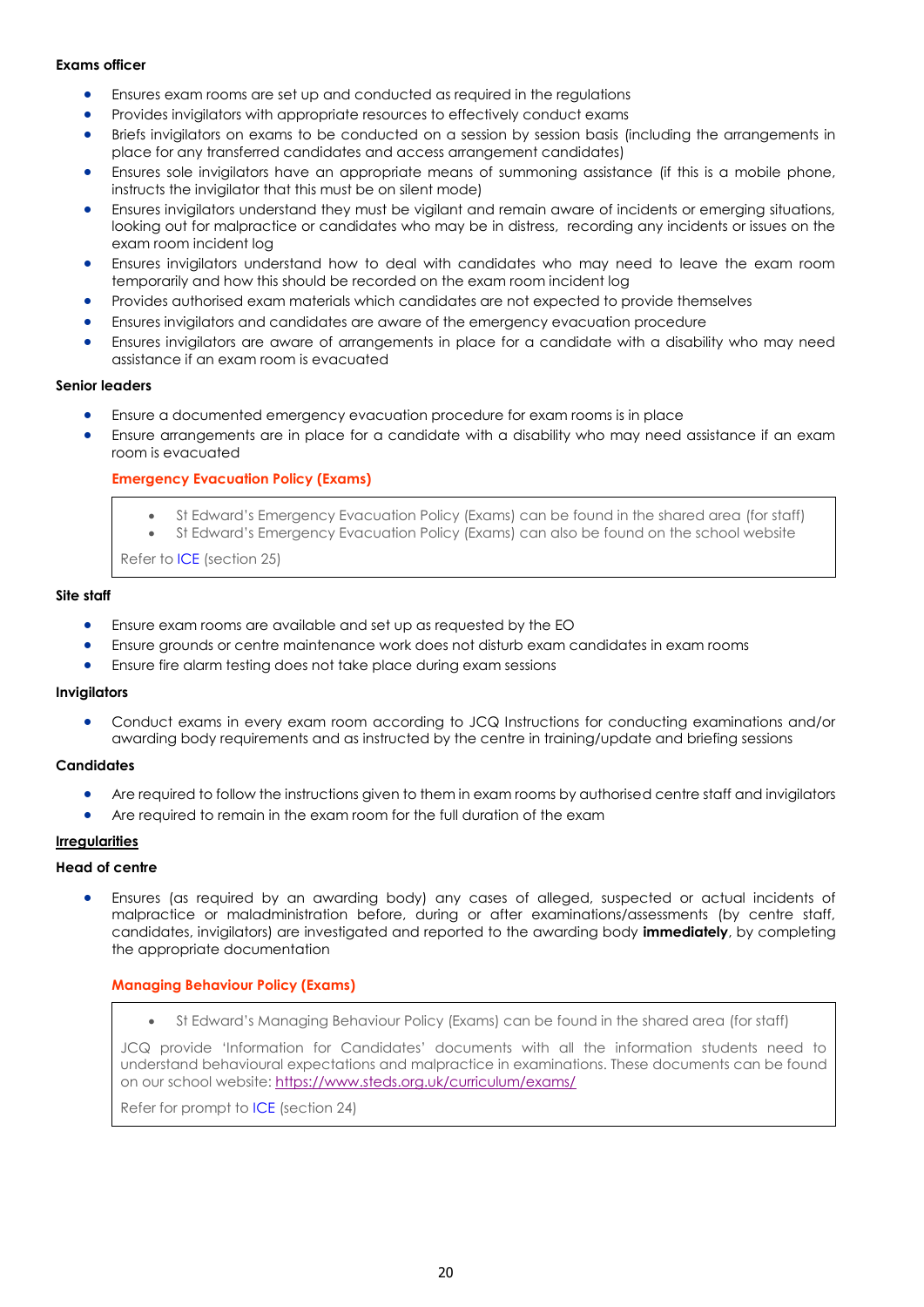- St Edward's Malpractice Policy (Exams) can be found in the shared area (for staff)
- Invigilators are trained as to what constitutes 'malpractice' in an exam
- Incident log provided by exams officer is completed and signed by an invigilator (one log per room for each exam session)
- Exams Officer / SLT follow up and report to awarding body as appropriate

#### **Senior leaders**

- Ensure support is provided for the EO and invigilators when dealing with disruptive candidates in exam rooms
- Ensure that internal disciplinary procedures relating to candidate behaviour are instigated, when appropriate

#### **Exams officer**

- Provides an exam room incident log in all exam rooms for recording any incidents or irregularities (for example, late/very late arrival, candidate or centre staff suspected malpractice)
- Actions any required follow-up and reports to awarding bodies as soon as practically possible after the exam has taken place

#### **Invigilators**

• Record any incidents or irregularities on the exam room incident log (for example, late/very late arrival, candidate or centre staff suspected malpractice, candidate illness or needing to leave the exam room temporarily, disruption or disturbance in the exam room, emergency evacuation)

#### <span id="page-20-0"></span>**Malpractice**

## <span id="page-20-1"></span>See *Irregularities* above.

## **Special consideration**

## **Senior leaders**

• Provide signed evidence to support eligible applications for special consideration

## **Exams officer**

- Processes eligible applications for special consideration to awarding bodies
- Gathers evidence which may need to be provided by other staff in centre or candidates
- <span id="page-20-2"></span>• Submits requests to awarding bodies to the external deadline

## **Special Consideration Policy**

• St Edward's Special Consideration Policy can be found in the shared area (for staff)

## **Candidates**

• Provide appropriate evidence to support special consideration applications, where required

## <span id="page-20-4"></span><span id="page-20-3"></span>**Unauthorised items**

## **Arrangements for unauthorised items taken into the exam room**

Candidates are reminded at the start of every exam of the items that cannot be taken into the exam room by the Exams Officer or member of SLT.

At the time of this reminder, candidates are given the opportunity to identify themselves and hand the unauthorised item to an invigilator.

The items are removed from the exam room by the exams officer and stored securely until the end of the exam.

Upon collection of the item, the candidate is reminded again of the items that cannot be taken into an exam room and warned that reoccurrence will be escalated to:

- Mr Perry Lynch Head of KS4
- Mr Ade Adewale Head of Transition KS4/5
- Ms Munira Said Head of KS5
- MS Annabel Day Senior Leader with responsibility for Exams

Refer for prompt to [ICE](http://www.jcq.org.uk/exams-office/ice---instructions-for-conducting-examinations) (section 18)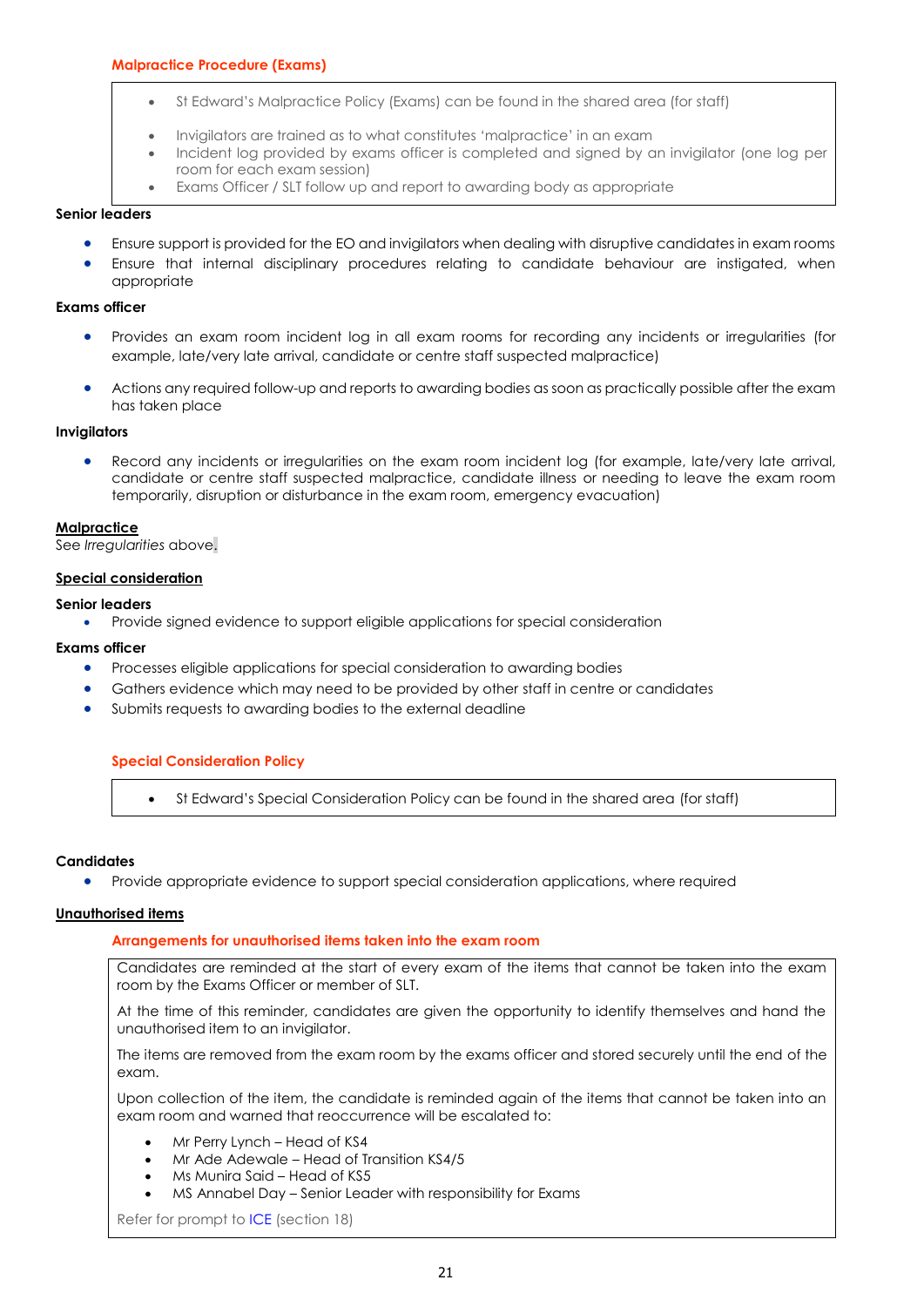## **Invigilators**

Are informed of the arrangements through training

# <span id="page-21-0"></span>**Internal exams**

## **Exams officer**

- Briefs invigilators on conducting internal exams
- Returns candidate scripts to teaching staff for marking

## **Invigilators**

• Conduct internal exams as briefed by the EO

## <span id="page-21-1"></span>**Results and post-results: roles and responsibilities**

## <span id="page-21-2"></span>**Internal assessment**

## **Senior leaders**

- Ensures teaching staff keep candidates' work, whether part of the moderation sample or not, secure and for the required period stated by JCQ and awarding bodies
- Ensures work is returned to candidates or disposed of according to the requirements

## <span id="page-21-3"></span>**Managing results day(s)**

## **Senior leaders**

- Identify centre staff who will be involved in the main summer results day(s) and their role
- Ensures senior members of staff are accessible to candidates after the publication of results so that results may be discussed and decisions made on the submission of any requests for post-results services and ensures candidates are informed of the periods during which centre staff will be available so that they may plan accordingly

## **Exams officer**

<span id="page-21-4"></span>• Works with senior leaders to ensure procedures for managing the main summer results day(s) (a results day programme) are in place

## **Results day programme**

- Students are informed of the date, time & venue of results day prior to the start of the Summer series
	- Students are issued an envelope on results day containing:
		- o Provisional Statement of Results
		- o Information regarding 'Review of Results' requests, Access to Scripts & Appeals
		- o Members of the Sixth form team, SLT, Data & Exams Office & Site team are available for the duration of results days

## **Site staff**

• Ensure the centre is open and accessible to centre staff and candidates, as required for the collection of results

## <span id="page-21-5"></span>**Accessing results**

## **Head of centre**

- Ensures results are kept entirely confidential and restricted to key members of staff until the official dates and times of release of results to candidates
- Understands that it is not permitted to withhold provisional results from candidates under any circumstances

- Informs candidates in advance of when and how results will be released to them for each exam series
- Accesses results from awarding bodies under restricted release of results, where this is provided by the awarding body
- Resolves any missing or incomplete results with awarding bodies
- Issues statements of results to candidates on issue of results date
- Provides summaries of results for relevant centre staff on issue of results date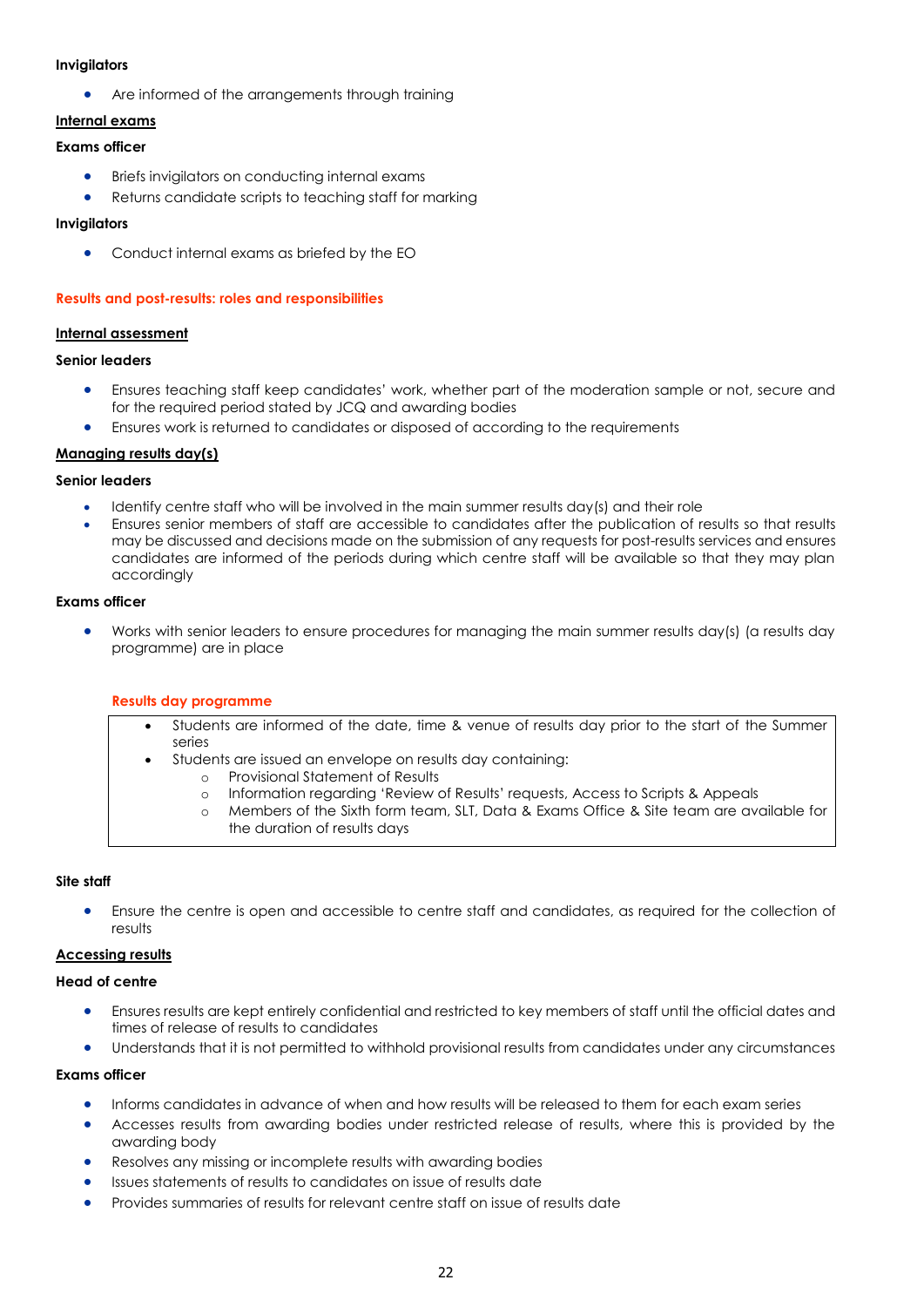# <span id="page-22-0"></span>**Post-results services**

## **Head of centre**

- Ensures an **internal appeals procedure** is available where candidates disagree with any centre decision not to support a clerical re-check, a review of marking, a review of moderation or an appeal
- Ensures that senior members of centre staff are available immediately after the publication of results
- Understands that if the centre has concerns about one of its component/subject cohorts, then requests for reviews of marking should be submitted for all candidates believed to be affected (candidate consent is required as marks and subject grades may be lowered, confirmed or raised)

## **Exams officer**

- Provides information to **all** candidates and staff on the services provided by awarding bodies and the fees charged (see also above **Briefing candidates** and **Access to Scripts, Reviews of Results and Appeals Procedures**)
- Publishes internal deadlines for requesting the services to ensure the external deadlines can be effectively met
- Provides a process to record requests for services and to collect candidate informed consent (**after** the publication of results) and fees where relevant
- Submits requests to awarding bodies to meet the external deadline for the particular service
- Tracks requests to conclusion and informs candidates and relevant centre staff of outcomes
- Updates centre results information, where applicable

#### **Teaching staff**

- Meet internal deadlines to request the services and gain relevant candidate informed consent
- Identify the budget to which fees should be charged

#### **Candidates**

- Meet internal deadlines to request the services
- Provide informed consent and fees, where relevant

## <span id="page-22-1"></span>**Analysis of results**

#### **Data Manager**

- Provides analysis of results to appropriate centre staff
- Provides results information to external organisations where required
- Undertakes the secondary school and college (key stage 4/16-18) performance tables *June and September checking exercise* (where applicable)

#### <span id="page-22-2"></span>**Certificates**

<span id="page-22-3"></span>Certificates are provided to centres by awarding bodies after results have been confirmed.

## **Certificate Issue Procedure and Retention Policy**

- St Edward's Certificate Issue Procedure & Retention Policy can be found in the shared area (for staff)
- St Edward's Certificate Issue Procedure & Retention Policy can also be found on the school website

#### **Candidates**

• May arrange for certificates to be collected on their behalf by providing the EO with written or email permission/authorisation; authorised persons must provide ID evidence on collection of certificates

#### <span id="page-22-4"></span>**Exams review: roles and responsibilities**

#### **Exams officer**

- Provides SLT with an overview of the exam year, highlighting what went well and what could be developed/improved in terms of exams management and administrative processes within the stages of the exam cycle
- Collects and evaluates feedback from staff, candidates and invigilators to inform an exams review

#### **Senior leaders**

• Work with the EO to produce a plan to action any required improvements identified in the review